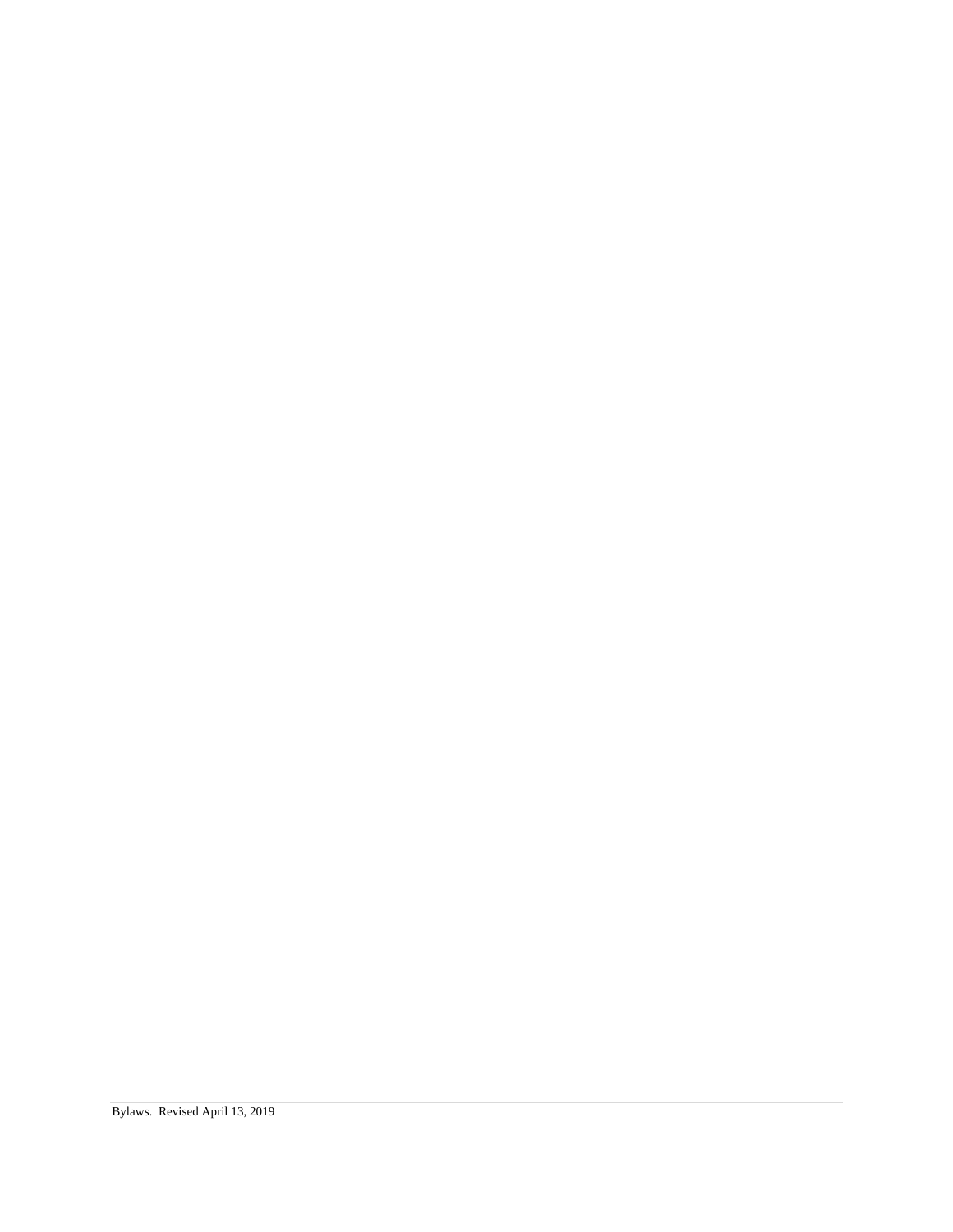<span id="page-2-0"></span>

| <b>ARTICLE I NAME</b>               |  |
|-------------------------------------|--|
| <b>PURPOSE</b><br><b>ARTICLE II</b> |  |
|                                     |  |
| Section 1.                          |  |
| A.                                  |  |
| <b>B.</b>                           |  |
| Section 2.                          |  |
| A.                                  |  |
| <b>B.</b>                           |  |
| $\mathcal{C}$ .                     |  |
| D.                                  |  |
| E.                                  |  |
| F.                                  |  |
| G.                                  |  |
| H.                                  |  |
| Section 3.                          |  |
| Section 4.                          |  |
| Section 5.                          |  |
| Section 6.                          |  |
| Section 7.                          |  |
| Section 8.                          |  |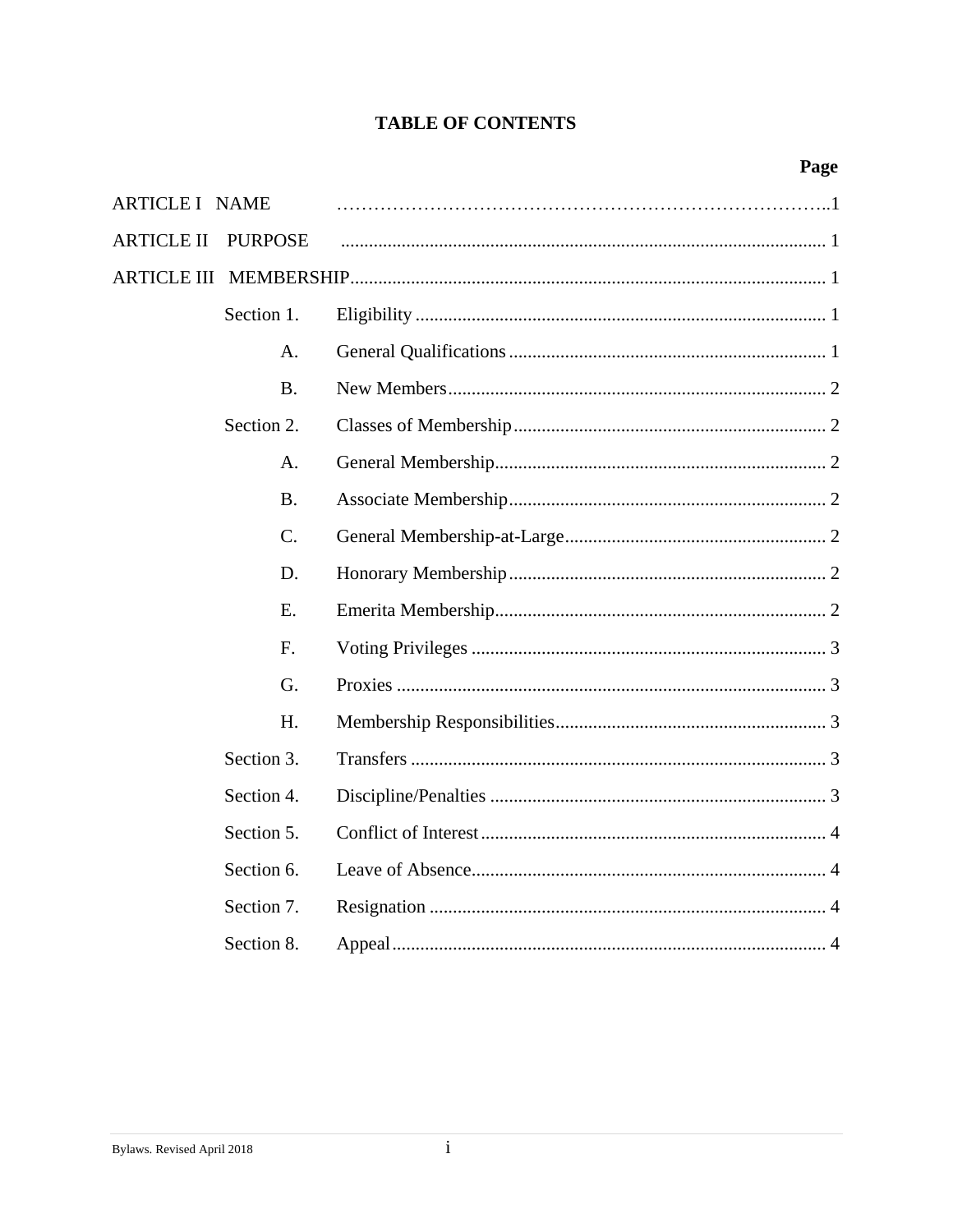| ARTICLE IV FINANCES |                 |  |
|---------------------|-----------------|--|
|                     | Section 1.      |  |
|                     | Section 2.      |  |
|                     | Section 3.      |  |
|                     | A.              |  |
|                     | <b>B.</b>       |  |
|                     | $\mathsf{C}$    |  |
|                     | Section 4.      |  |
|                     | Section 5.      |  |
|                     | Section 6.      |  |
|                     | Section 7.      |  |
| <b>ARTICLE V</b>    | <b>OFFICERS</b> |  |
|                     | Section 1.      |  |
|                     | Section 2.      |  |
|                     | Section 3.      |  |
|                     | Section 4.      |  |
|                     | A.              |  |
|                     | <b>B.</b>       |  |
|                     | Section 5.      |  |
|                     | A.              |  |
|                     | <b>B.</b>       |  |
|                     | Section 6.      |  |
|                     | Section 7.      |  |
|                     | Section 8.      |  |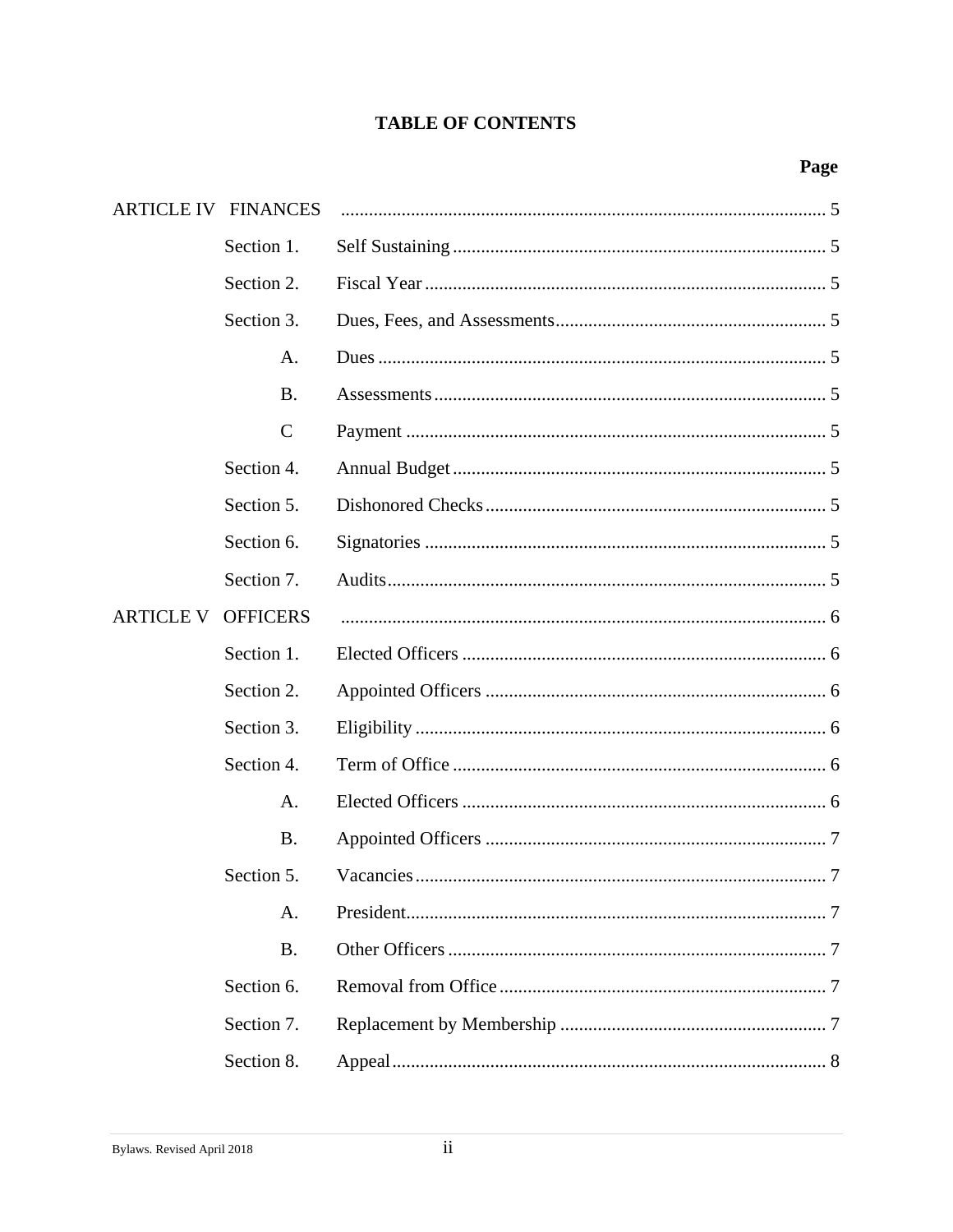| Section 1.      |  |
|-----------------|--|
| A.              |  |
| <b>B.</b>       |  |
| $\mathcal{C}$ . |  |
| D.              |  |
| E.              |  |
| F.              |  |
| G.              |  |
| H.              |  |
| I.              |  |
| J.              |  |
| Section 2.      |  |
| A.              |  |
| <b>B.</b>       |  |
| $\mathcal{C}$ . |  |
| Section 3.      |  |
| A.              |  |
| <b>B.</b>       |  |
| Section 4.      |  |
| A.              |  |
| <b>B.</b>       |  |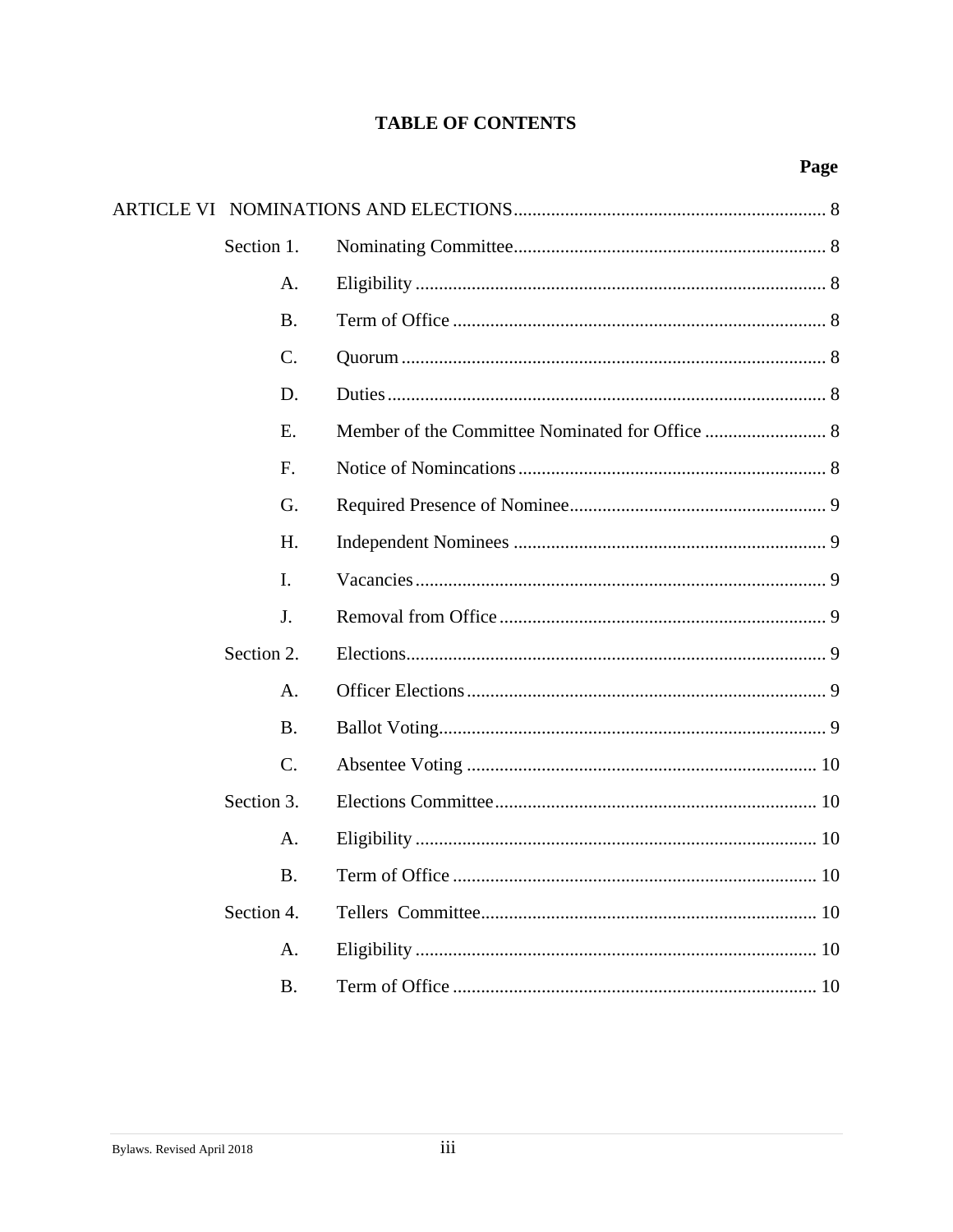| Section 1.      |                                                                |
|-----------------|----------------------------------------------------------------|
| A.              |                                                                |
| <b>B.</b>       |                                                                |
| $\mathcal{C}$ . | Second Vice President of Finance and Fund Development 11       |
| D.              | Third Vice President of Membership and Chapter Development. 12 |
| Ε.              |                                                                |
| F.              |                                                                |
| G.              |                                                                |
| H.              |                                                                |
| Section 2.      |                                                                |
| A.              |                                                                |
| <b>B.</b>       |                                                                |
| $C$ .           |                                                                |
| D.              |                                                                |
| Section 3.      |                                                                |
| Section 4.      |                                                                |
| A.              |                                                                |
| <b>B.</b>       |                                                                |
| Section 5.      |                                                                |
| A.              |                                                                |
| <b>B.</b>       |                                                                |
| Section 6.      |                                                                |
| Section 7.      |                                                                |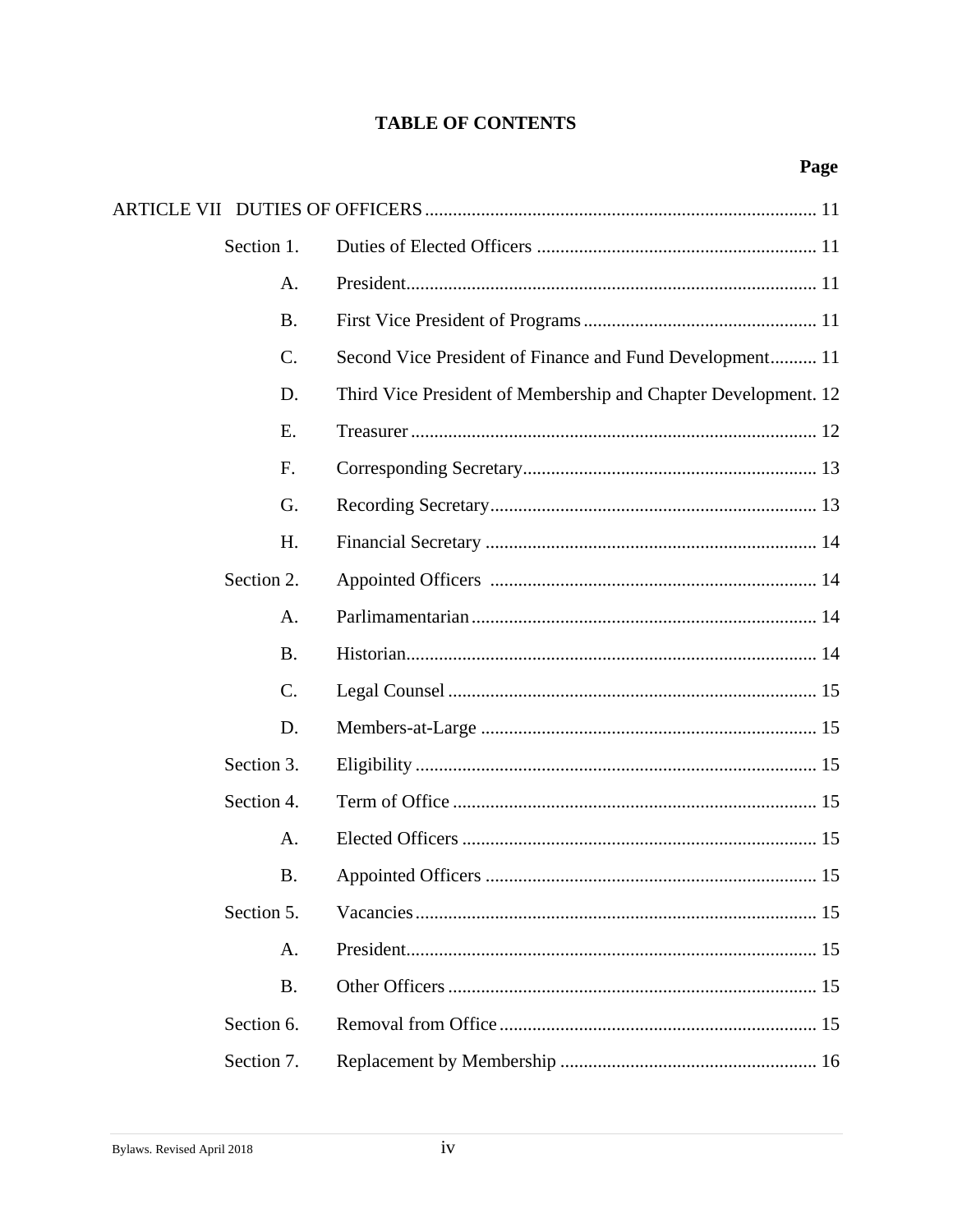| <b>ARTICLE VIII MEETINGS</b> |                                              |  |
|------------------------------|----------------------------------------------|--|
| Section 1.                   |                                              |  |
| A.                           |                                              |  |
| <b>B.</b>                    |                                              |  |
| Section 2.                   |                                              |  |
| A.                           |                                              |  |
| <b>B.</b>                    |                                              |  |
| Section 3.                   |                                              |  |
| A.                           |                                              |  |
| <b>B.</b>                    |                                              |  |
| C.                           |                                              |  |
| Section 4.                   |                                              |  |
| A.                           |                                              |  |
| <b>B.</b>                    |                                              |  |
| Section 5.                   |                                              |  |
| Section 6.                   | Committee and Program Committee Meetings  17 |  |
| Section 7.                   |                                              |  |
|                              |                                              |  |
| Section 1.                   |                                              |  |
| A.                           |                                              |  |
| <b>B.</b>                    |                                              |  |
| Section 2.                   |                                              |  |
| Section 3.                   |                                              |  |
| Section 4.                   |                                              |  |
| A.                           |                                              |  |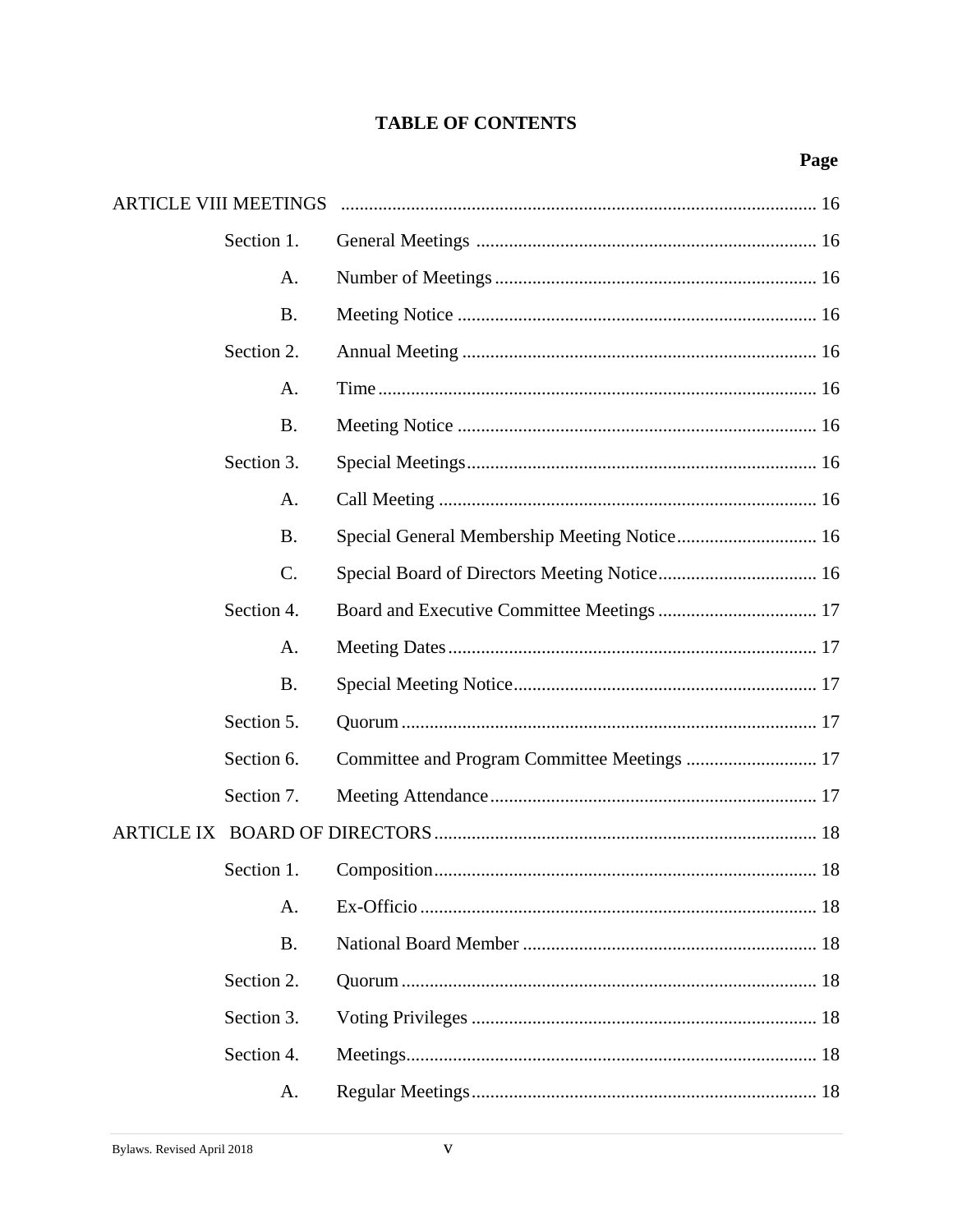| <b>B.</b>  |  |
|------------|--|
| C.         |  |
| Section 5. |  |
| A.         |  |
| <b>B.</b>  |  |
| Section 6. |  |
|            |  |
| Section 1. |  |
| Section 2. |  |
| Section 3. |  |
| Section 4. |  |
| Section 5. |  |
|            |  |
|            |  |
| Section 1. |  |
| Section 2. |  |
| A.         |  |
| <b>B.</b>  |  |
| C.         |  |
| D.         |  |
| Ε.         |  |
| F.         |  |
| G.         |  |
| H.         |  |
| I.         |  |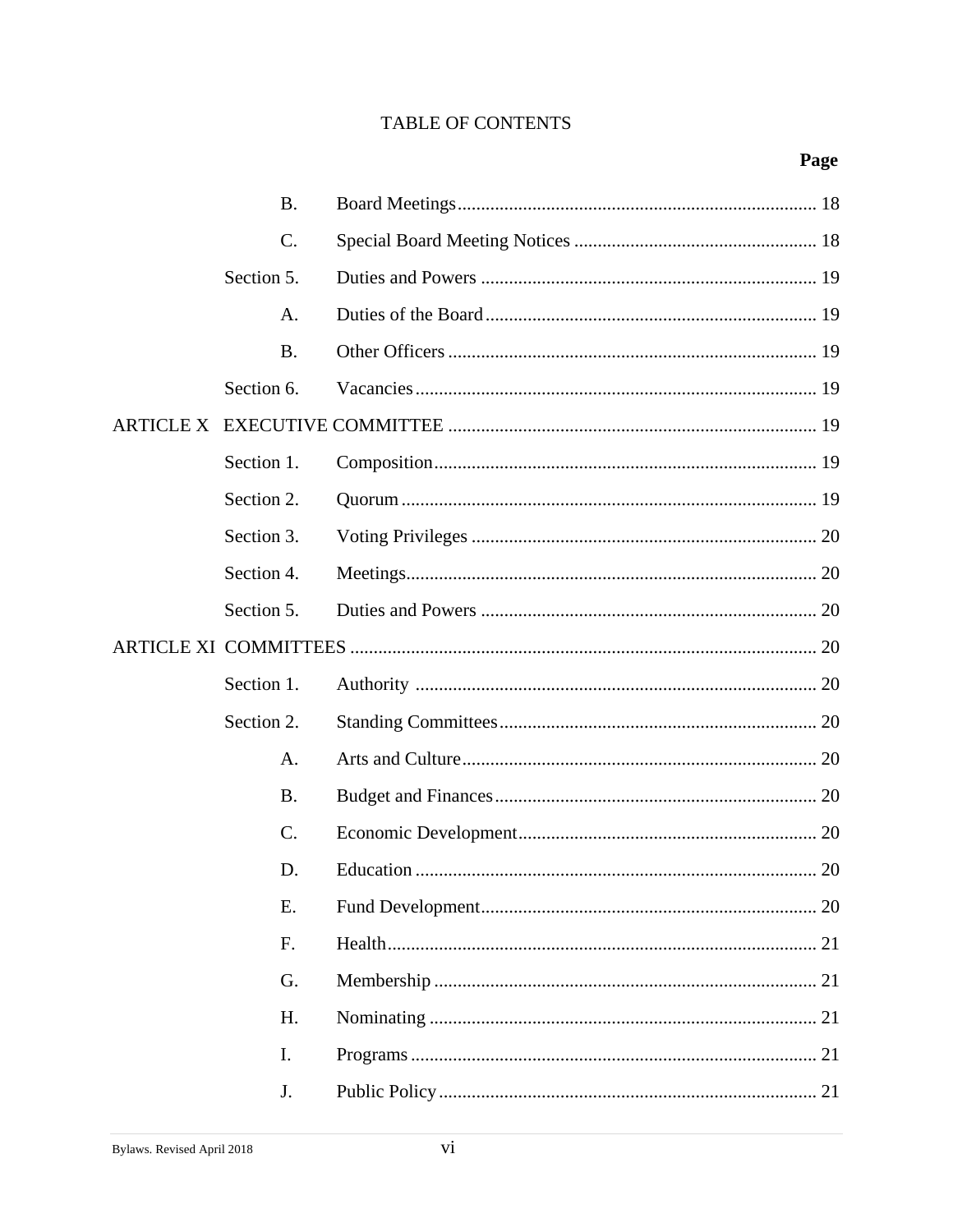## Page

| Κ.         |  |
|------------|--|
| L.         |  |
| Section 3. |  |
| A.         |  |
| <b>B.</b>  |  |
| C.         |  |
| D.         |  |
| E.         |  |
| F.         |  |
| G.         |  |
| Section 4. |  |
|            |  |
|            |  |
|            |  |
|            |  |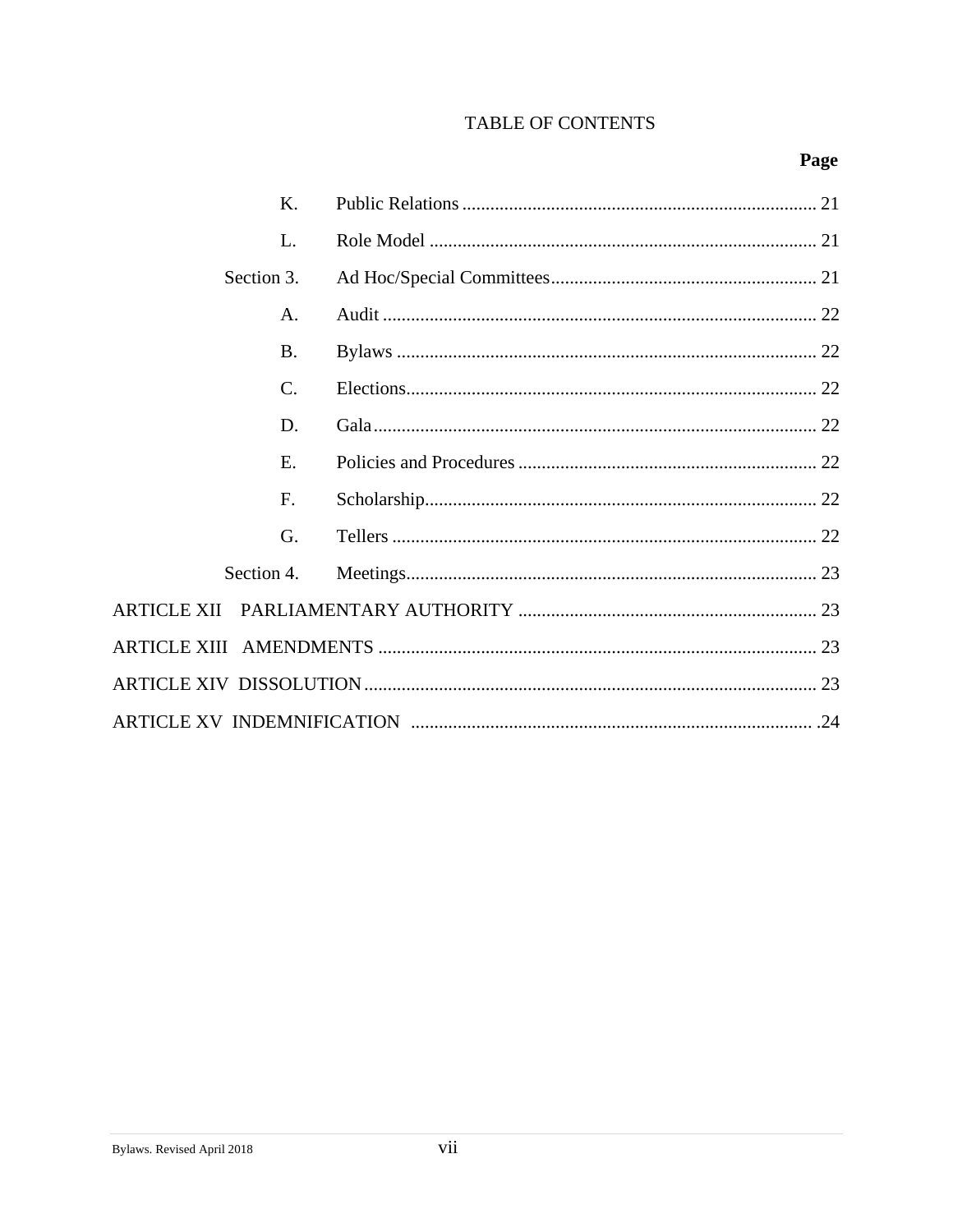### **ARTICLE I NAME**

### The name of this organization shall be **NATIONAL COALITION OF I00 BLACK WOMEN, INC., BERGEN/PASSAIC CHAPTER** (hereinafter referred to as the" **Chapter**").

### **ARTICLE II PURPOSE**

The National Coalition of 100 Black Women, Bergen Passaic Chapter is a 501(c)3 organization whose purpose is to promote the objectives and policies of the National Coalition of 100 Black Women, Inc., (hereinafter referred to as "**NCBW**" or the "**National Coalition**") which are:

- 1. To foster principles of equal rights and opportunities;
- 2. To promote awareness of Black culture;
- 3. To develop the potential of the membership for effective leadership and participation in civic affairs;
- 4. To promote community involvement;
- 5. To take action on specific issues of national and international importance; and
- 6. To collaborate with other persons and organizations to achieve mutual goals.

## **ARTICLE III MEMBERSHIP**

### **Section 1. Eligibility.**

- A. All members of the National Coalition of the 100 Black Women should:
	- 1. Demonstrate actual or potential leadership ability.
	- 2. Reflect in their occupational and/or leadership endeavors, the key sectors of the community:
		- a. Government agencies
		- b. Large corporate entities (Executive Board)
		- c. Labor organizations
		- d. Small business (represented by business type)
		- e. Lobby/special interest/political groups
		- f. Municipal, county, state, or federal legislative bodies
		- g. Municipal, state or federal courts
		- h. Health services
		- i. Elementary, secondary and college administrative/faculty
		- j. Appointed and elected commissions and board members
		- k. Civic Associations (e.g., NAACP, League of Women Voters)
		- l. Community service organizations (e.g., United Way, YWCA)
	- 3. Demonstrate available resources time, constituencies, money, contacts, track records and expertise – for Chapter programs.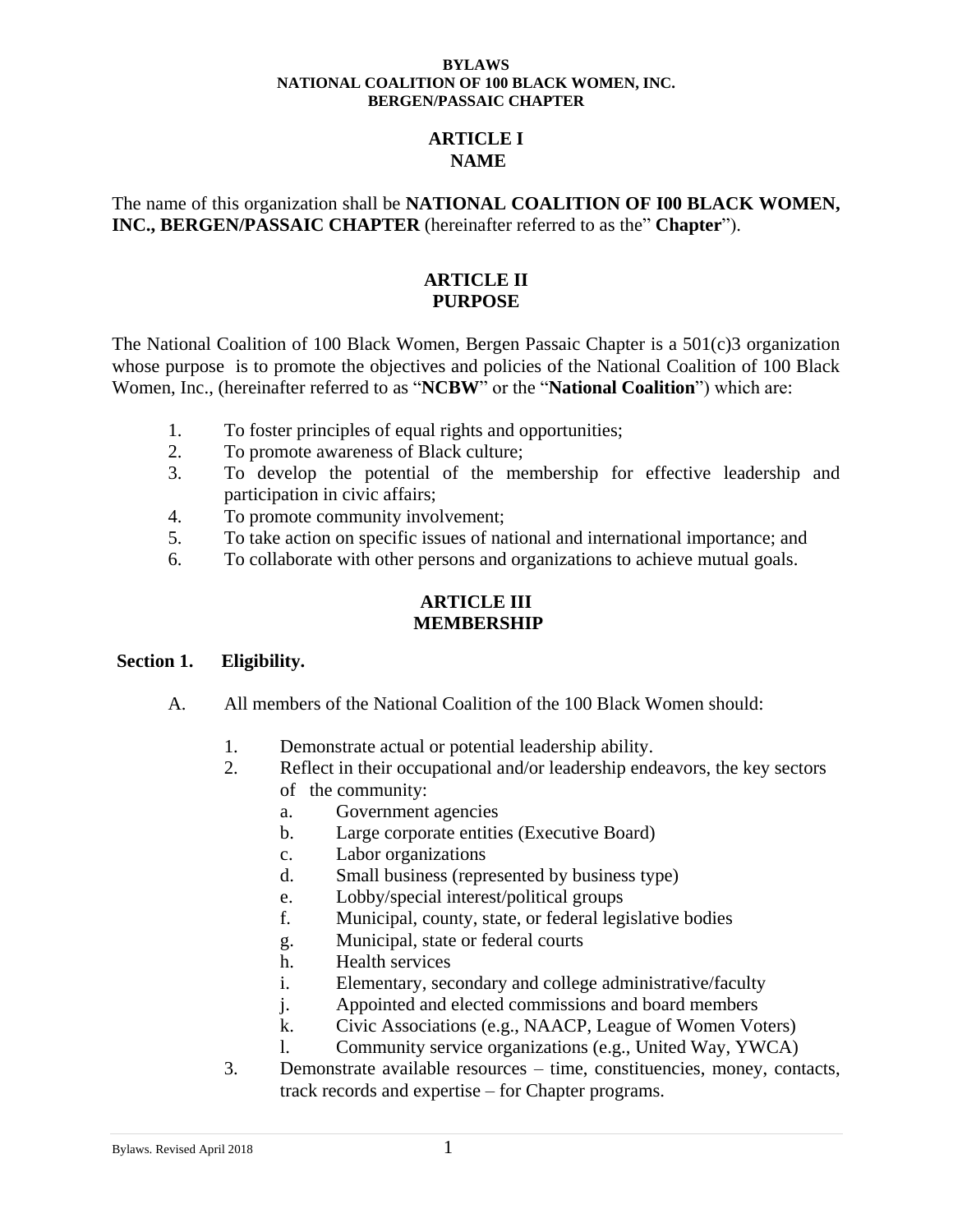### B. New Members.

1. New members shall be considered upon recommendation by the Membership Committee to the Board of Directors (hereinafter referred to as the "Board"). The Board by a two-third (2/3) vote shall accept the Membership Committee's recommendations.

Additional and specific information related to new members may be found in the Chapter's Policies and Procedures.

- Section 2. Classes of Membership. All classes of membership are subject to dues, fees and assessments except as noted below.
	- A. General Membership. A General Member is one who has been recommended by the Membership Committee and approved by the Board. General Members shall pay dues as set by the Board. General members shall have voting privileges as defined by par. F. General Members are required to serve on at least one (1) standing committee.
	- B. Associate Membership**.** An Associate Member has an opportunity to support the Chapter without participating as a voting member. The candidate for Associate Membership must be a woman and will be assessed an association fee determined by the Board in lieu of dues. Candidates for Associate membership must be approved by the Board.
	- C. Lifetime Membership**.** A Lifetime Member is one who is appointed by the President with the approval of the Board. Such membership is awarded in recognition of significant community service contributions which reflect the goals and the aims of the Chapter**.** Lifetime Members shall be accorded the privileges of membership, with the exception of voting and paying dues and any financial assessments approved by the Board.
	- D. Emerita Membership. An Emerita Member is one who has served in the Bergen/Passaic Chapter for twenty (20) years (excluding years of absence). Emeritus members may participate and support the organization but shall not have voting privileges and are not eligible.

A transfer member who is eligible to apply for Emerita status in the Bergen / Passaic chapter may do so if she meets the criteria for transfer in accordance with Sec. 3, and has served in the Bergen / Passaic Chapter for a minimum of three (3) years.

A member on leave is eligible for emerita status if she has served 20 years without absence and returns within three (3) years of her break in service.

Members applying for Emerita status are required to choose one of two levels:

I. Emerita Gold Member- is a member who is not required to pay dues.

Bylaws. Revised April 2018 2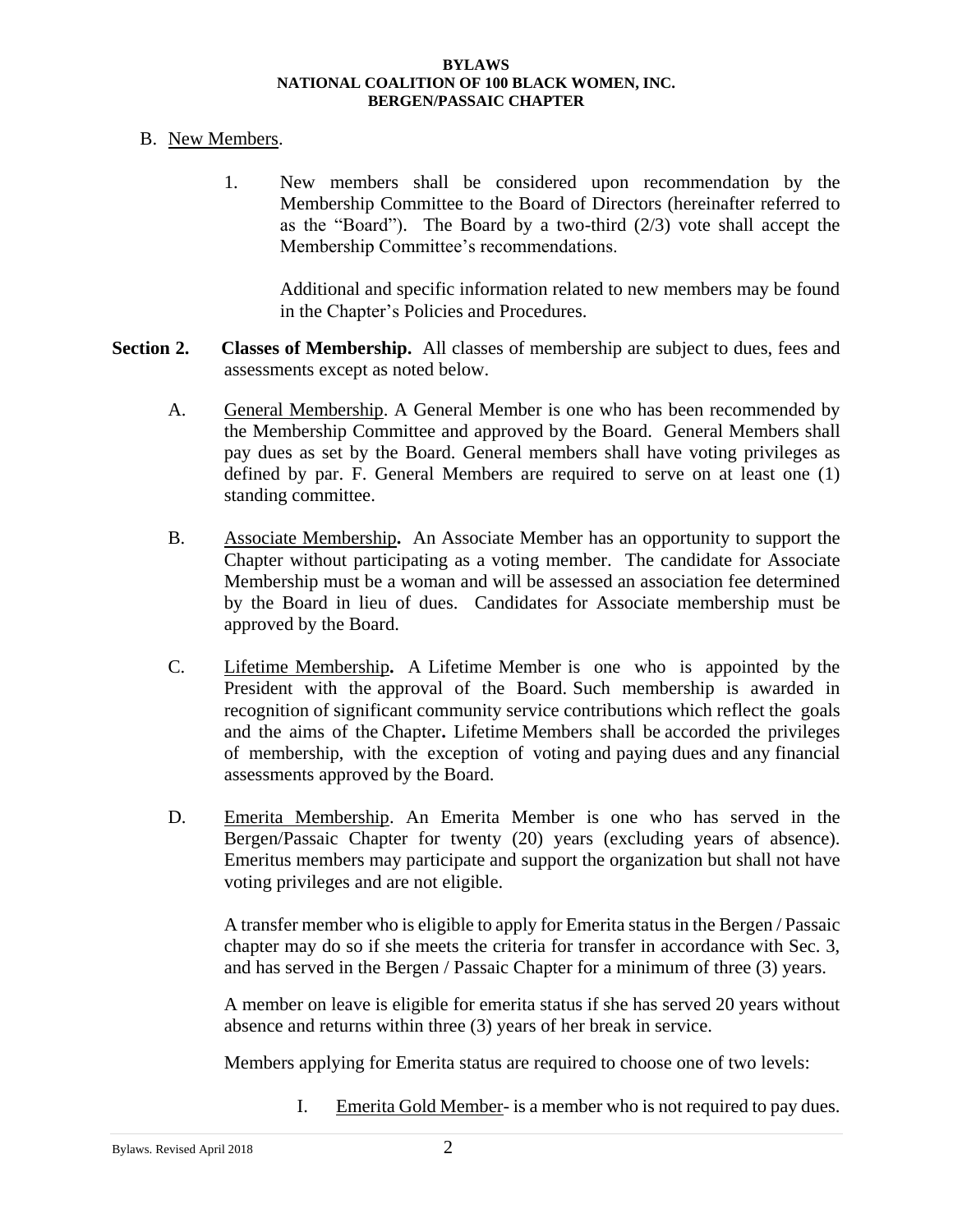She is excluded from all correspondence from the chapter and from National, but is invited to Chapter events.

- II. Emerita Platinum Member- are required to pay dues as determined by the Board. She is included in all correspondence from the Chapter and from National, and is invited to all Chapter events.
- E. Voting Privileges. All General and Associate Members are eligible to vote. A General Member must be financial for at least thirty (30) days before the election to be eligible to vote for the election of officers at the Annual Meeting. Any General Member who has not paid her dues, fees and assessment in compliance with Article IV, Sec. 3, par. C or obtained a leave of absence pursuant to Sec. 6 will be ineligible to vote on any issue or election for the remainder of the fiscal year.
- F. Proxies. There shall be NO voting by proxy.
- G. Membership Responsibilities.
	- 1. Each General Member must participate on at least one (1) standing Committee.
	- 2. Members are responsible for meeting any financial assessments that have been approved by the Board, before the end of the Membership year.
	- 3. A member must attend general membership and committee meetings. All members are encouraged to attend Board Meetings. A member absent from the majority of General Membership and Committee meetings as outlined in Article VIII, sec. 7, shall have her membership reviewed by the Membership Committee.

Additional and specific information related to membership and responsibilities may be found in the Chapter's Policies and Procedures.

- **Section 3.** Transfers. Upon presentation of a letter from the transferring chapter, an Individual who is a member in good standing of any chapter of the National Coalition and who relocates to another community in which there is a chapter of the National Coalition may become a financial (dues) member of the Chapter for the current fiscal year.
- **Section 4. Discipline/Penalties.** A member of the Chapter may be disciplined or have her membership terminated for cause. Cause shall include but is not limited to: failure to attend the requisite general membership and committee meetings, financial noncompliance, or other reason or cause as alleged by the membership. The member in question may be disciplined or have her membership terminated by adoption of a motion to do so. The vote required for adoption of such a motion is a two-thirds (2/3) vote of the Board members present. A member who is subject to removal from the Chapter may be removed by the Board of Directors at a meeting called for that express purpose. The notice of meeting shall state: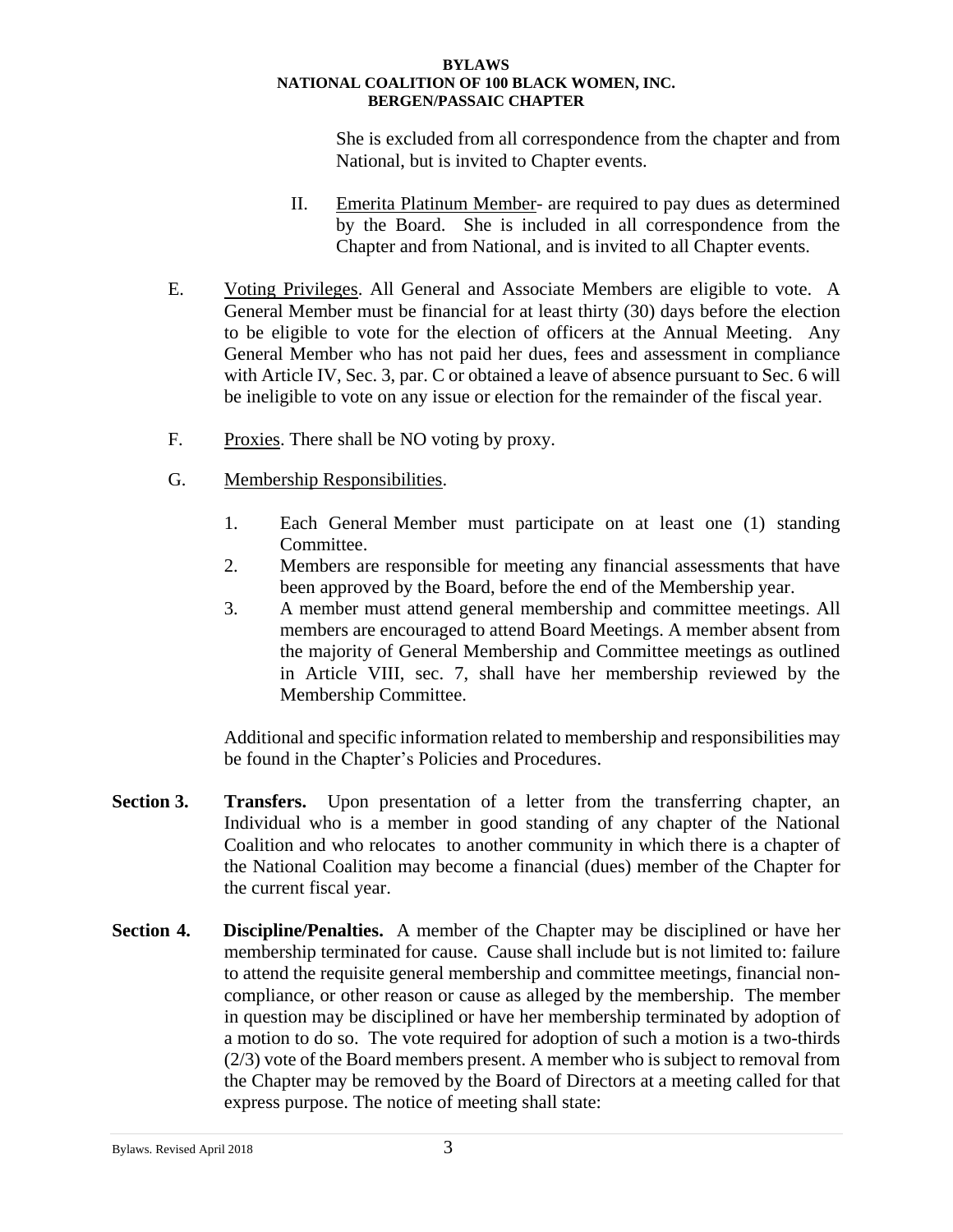- 1. that the purpose of the meeting is for the removal of the member;
- 2. the place, date, and time of the meeting; and
- 3. the charges or cause for removal.

Additional and specific information related to discipline, termination and appeals may be found in the Chapter's Policies and Procedures Manual.

- **Section 5. Conflict of Interest**. Each member shall receive a copy of the Conflict of Interest Policy. A signed and dated copy of receipt shall remain on file in the Chapter's records.
- **Section 6. Leave of Absence**. A leave of absence request may be made at any time during the fiscal year. Any request for an extension of a leave of absence must be in writing, and may be granted or denied at the discretion of the Board. A leave of absence may be granted for twelve (12) consecutive months from the date of approval. Where possible, the leave of absence must coincide with the Chapter's fiscal year (October 1 to September 30). Any request for an extension of a leave of absence must be in writing, and may be granted or denied at the discretion of the Board. All requests for leaves of absence should be submitted to the Third Vice President of Membership in writing, with a copy to the President. In order to maintain her leave of absence status, a member must pay her annual dues. Any member requesting a leave of absence after January 1 of each year shall be responsible for any assessment levied by the Board on the Chapter membership for the current fiscal year.

Members on a leave of absence are not eligible for any subsidies provided by the chapter.

- **Section 7.** Resignation. Written notice of resignation shall be submitted by the resigning member at least thirty (30) days prior to the date the resignation is to become effective or as soon as possible in the case of unforeseen circumstances. Said written notice shall be given to the Third Vice President of Membership with a copy to the President and Committee Chair. Immediately after submitting notice of resignation, the resigning member shall return all Chapter materials in her possession and monies owed to the Chapter.
- **Section 8. Appeal.** Any member of the Chapter may appeal a decision issued pursuant to Sec. 4 by submitting to the Membership Chair, with a copy to the Committee Chair a written statement outlining the issue regarding the disciplinary penalty imposed. The Membership Committee shall review the member's statement and make recommendations to the Board for a determination on the action requested. Members are not permitted to bring legal representation to any meeting regarding any appeal. However, a member shall have the right to have a member-advocate present at the appeal.

Bylaws. Revised April 2018 4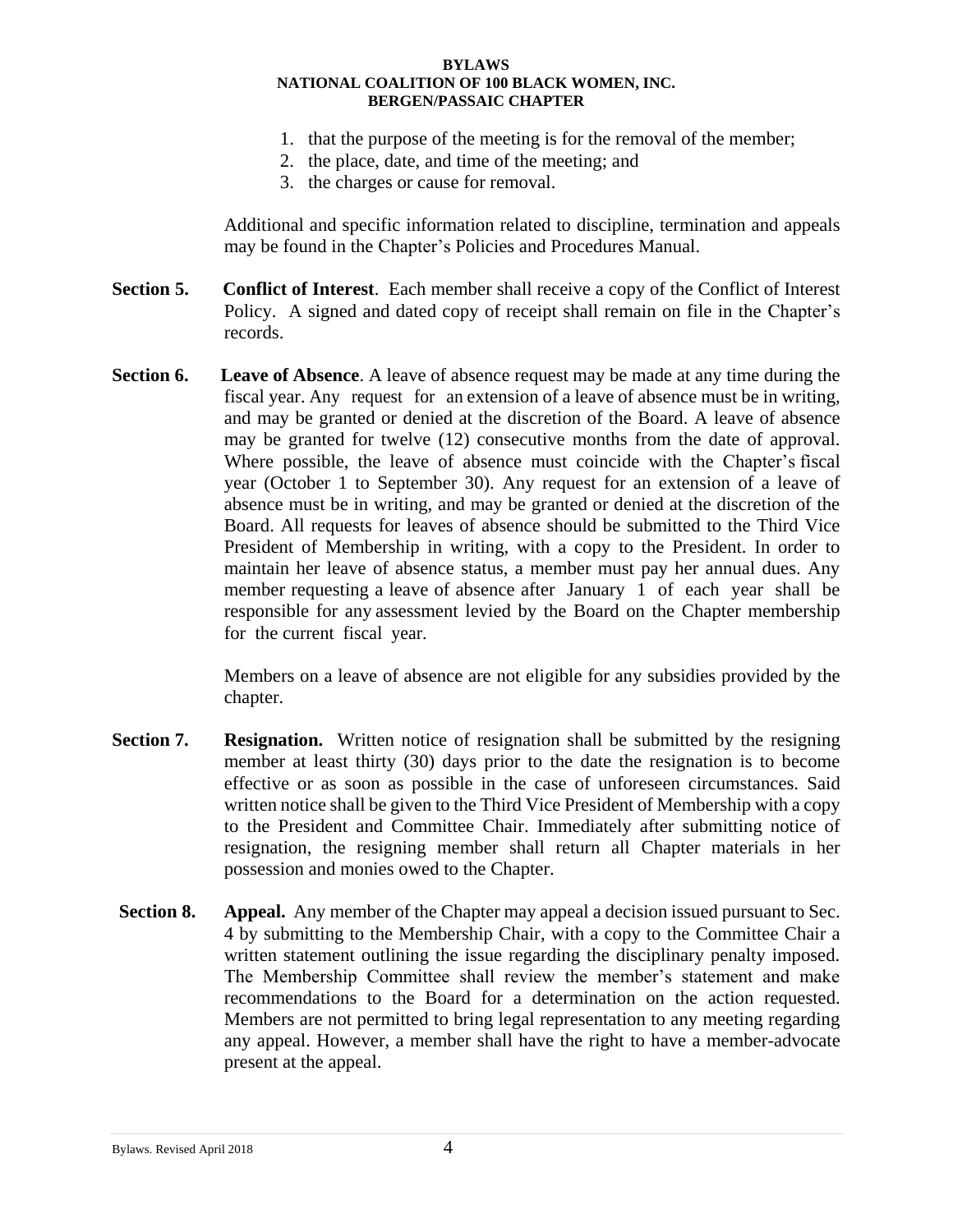A decision to terminate the membership of a member after the appeal process is Final. The terminated member shall be prohibited from assuming future membership in the Chapter.

### **ARTICLE IV FINANCES**

- **Section 1.** This Chapter shall be self-sustaining.
- **Section 2. Fiscal Year.** The fiscal year of this Chapter shall be from October 1- September 30.

### **Section 3**. **Dues, Fees and Assessments.**

- A. Dues. Each member shall pay annual chapter dues, adopted by the Board, which shall include the amount due and payable to the National Coalition for the member's national dues. (National dues are not prorated).
- B. Fees and Assessments**.** Each member shall pay any fee and assessment adopted by the Board.
- C. Payment. Dues, fees, and/or assessment shall be payable on or before the date established by the Board**.** Members whose dues, fees and/or assessments are not paid in full within thirty (30) days of the established date shall be subject to disciplinary procedures described in Article III, Sec. 4.
- **Section 4.** Annual Budget. Membership shall receive a written copy of the annual budget adopted by the Board and a yearly report of all income and disbursements no later than sixty (60) calendar days from the start of the fiscal year.
- **Section 5.** Dishonored Checks. A member will be charged an amount equal to that charge to the Chapter by its financial institution for each check not honored by the financial institution upon which it was drawn.
- **Section 6. Signatories**. All Chapter expenditures must be paid by check having two (2) authorized signatures one of which must be the Treasurer or Financial Secretary.
- **Section 7. Audits**. The Chapter shall perform an annual audit no later than sixty (60) days from the start of the fiscal year.The Chapter shall perform an external audit for signatory accounts are changed within sixty (60) days from the date of the change.

Additional and specific information related to finances may be found in the Chapter's Policies and Procedures Manual.

#### Bylaws. Revised April 2018 5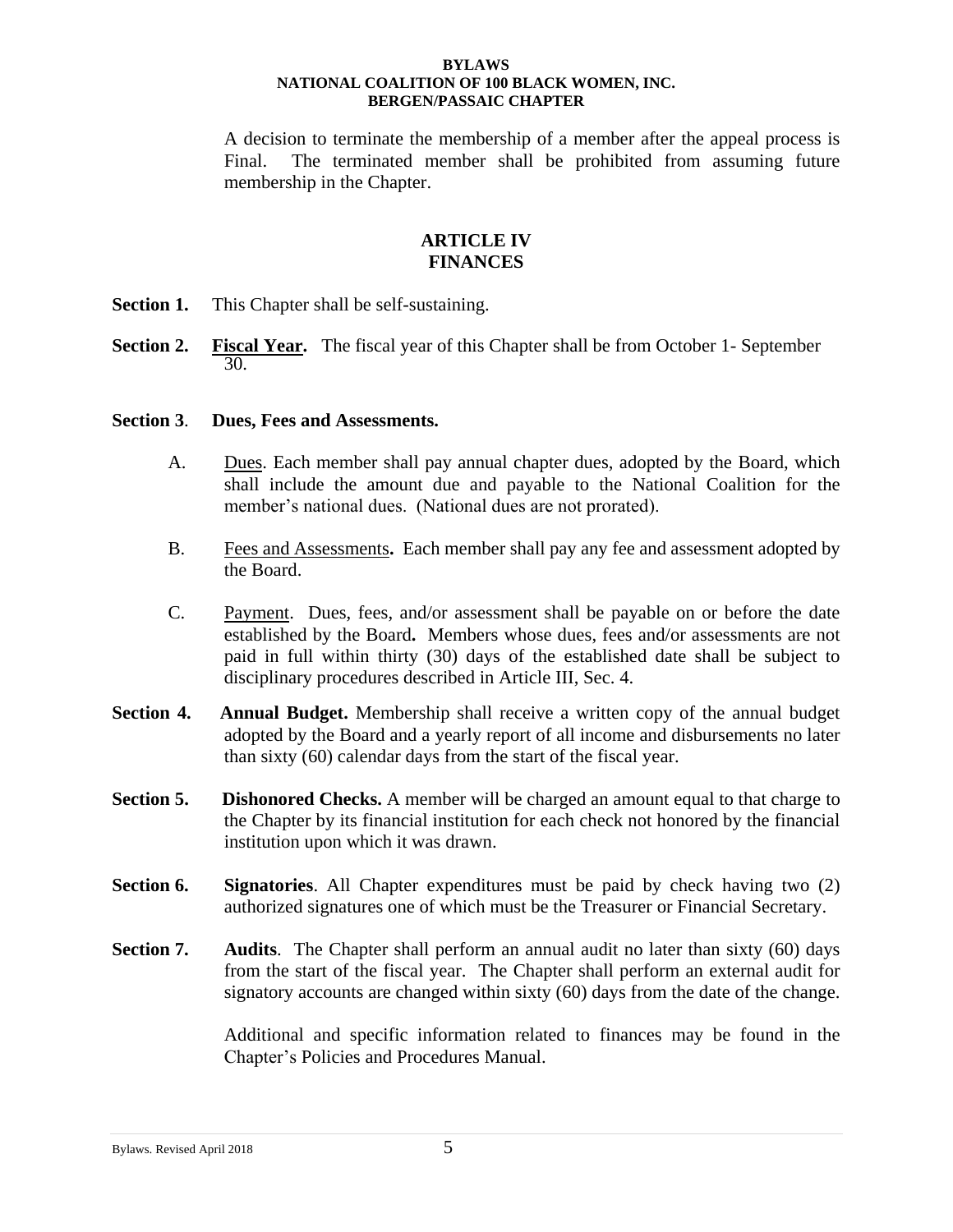## **ARTICLE V OFFICERS**

The elected and appointed officers of the Chapter shall constitute the Board of Directors.

### **Section1**. **Elected Officers.** The Chapter shall have the following elected officers:

- President
- First Vice President of Programs
- Second Vice President of Finance and Fund Development
- Third Vice President of Membership and Chapter Development
- Corresponding Secretary
- Recording Secretary
- Treasurer
- Financial Secretary
- **Section 2. Appointed Officers**. The appointed officers of the Chapter shall consist of the Chaplain, Parliamentarian, Historian and Legal Counsel, all of whom are appointed by the President and approved by the Board.
- **Section 3. Eligibility.** To be eligible for any elected office in the Chapter, except for Recording Secretary and Corresponding Secretary, a member must have been a member in good standing for at least two (2) consecutive years prior to election and must have served on a standing committee. To be eligible for the elected offices of Recording Secretary and Corresponding Secretary, a member must have been a member in good standing for at least one (1) uninterrupted year prior to election and must have served on a standing committee.

To be eligible for an elected position, the candidate must attend National events as follows:

- 1. To be eligible for the position of President, a candidate must have served as an elected officer or a member of the Chapter's Board of Directors and must have attended at least (1) National Leadership retreat AND (1) Biennial Conference in the last 4 years immediately prior to her candidacy.
- 2. To be eligible for the position of First Vice President, a candidate must have served as an elected officer or a member of the Chapter's Board of Directors and must have attended at least (1) National Leadership retreat AND (1) Biennial Conference in the last 4 years immediately prior to her candidacy.
- 3. To be eligible for the position of Second or Third Vice President, a candidate must have served an as elected officer or a member of the Chapter's Board of Directors and must have attended at least (1) National Leadership retreat OR (1) Biennial Conference in the last 4 years immediately prior to her candidacy.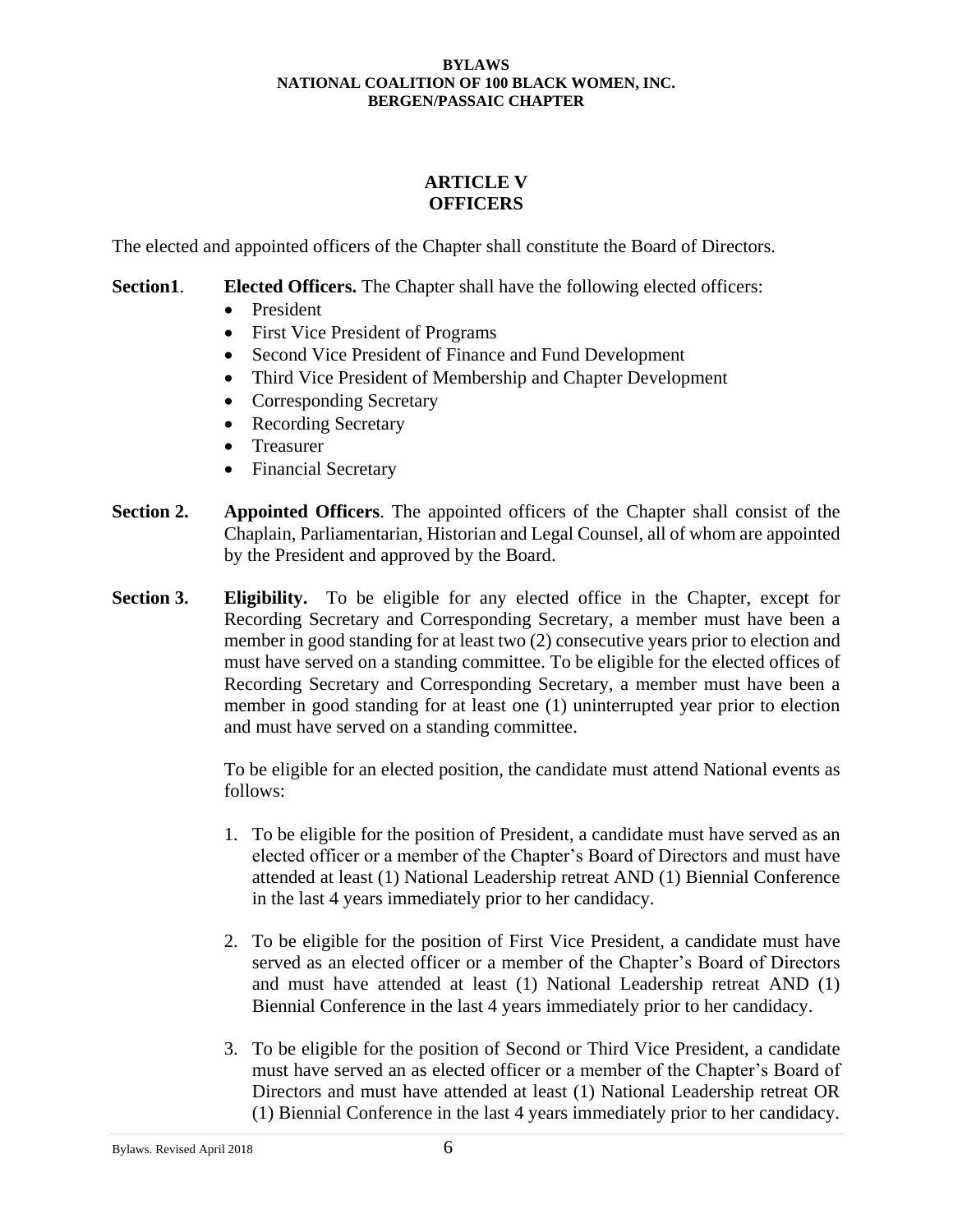- 4. To be eligible for the position of Treasurer or Financial Secretary, a candidate must have served on a Chapter committee and possess the skills necessary to oversee the required responsibilities of the office and must have attended at least (1) National Leadership retreat OR (1) Biennial Conference in the last 4 years immediately prior to her candidacy.
- 5. To be eligible for the position of Recording or Corresponding Secretary, a candidate must have served on a Chapter committee and possess the skills necessary to oversee the required responsibilities of each office, and must have attended at least (1) National Leadership retreat OR (1) Biennial Conference in the last 4 years immediately prior to her candidacy.

### **Section 4. Term of Office.**

- A. Elected Officers. The elected officers shall assume office on October 1<sup>st</sup> and shall serve a term of two (2) years (the "term") or until their successors assume office. No officer may serve more than two (2) terms in the same office. All elected officers must be a member in good standing as provided in Article III.
- B. Appointed Officers. The appointed officers shall assume office subsequent to the appointment by the President and shall serve a term of two (2) years or until their successors assume office. No officer may serve more than two (2) terms in the same office. All appointed members must possess the necessary skills to perform the duties of the office.

### **Section 5. Vacancies.**

- A. President. A vacancy in the office of President shall be filled by the First Vice President, and the office of the First Vice President shall become vacant.
- B. Other Officers. A vacancy in any other office, for any reason, shall be filled by the membership from among members nominated by the Board of Directors.
- **Section 6. Removal from Office.** A member of the Board of Directors elected by the membership may be removed from office with cause. Cause shall include but is not limited to: failure to attend the requisite general membership meetings, failure to attend board meetings, financial noncompliance, misfeasance or malfeasance of duties of office, or other reason or case as alleged by the membership. The Board Member in question may be removed from office by adoption of a motion to do so. The vote required for adoption of such a motion is a two-third  $(2/3)$  vote by the Board members present. A Board Member who is subject to removal from the Board of Directors may be removed by the members at a meeting called for that express purpose. The notice of meeting shall state;
	- 1. that the purpose of the meeting is for the removal of the Board Member;
	- 2. the place, date, and time of the meeting; and
	- 3. the charges or cause for removal.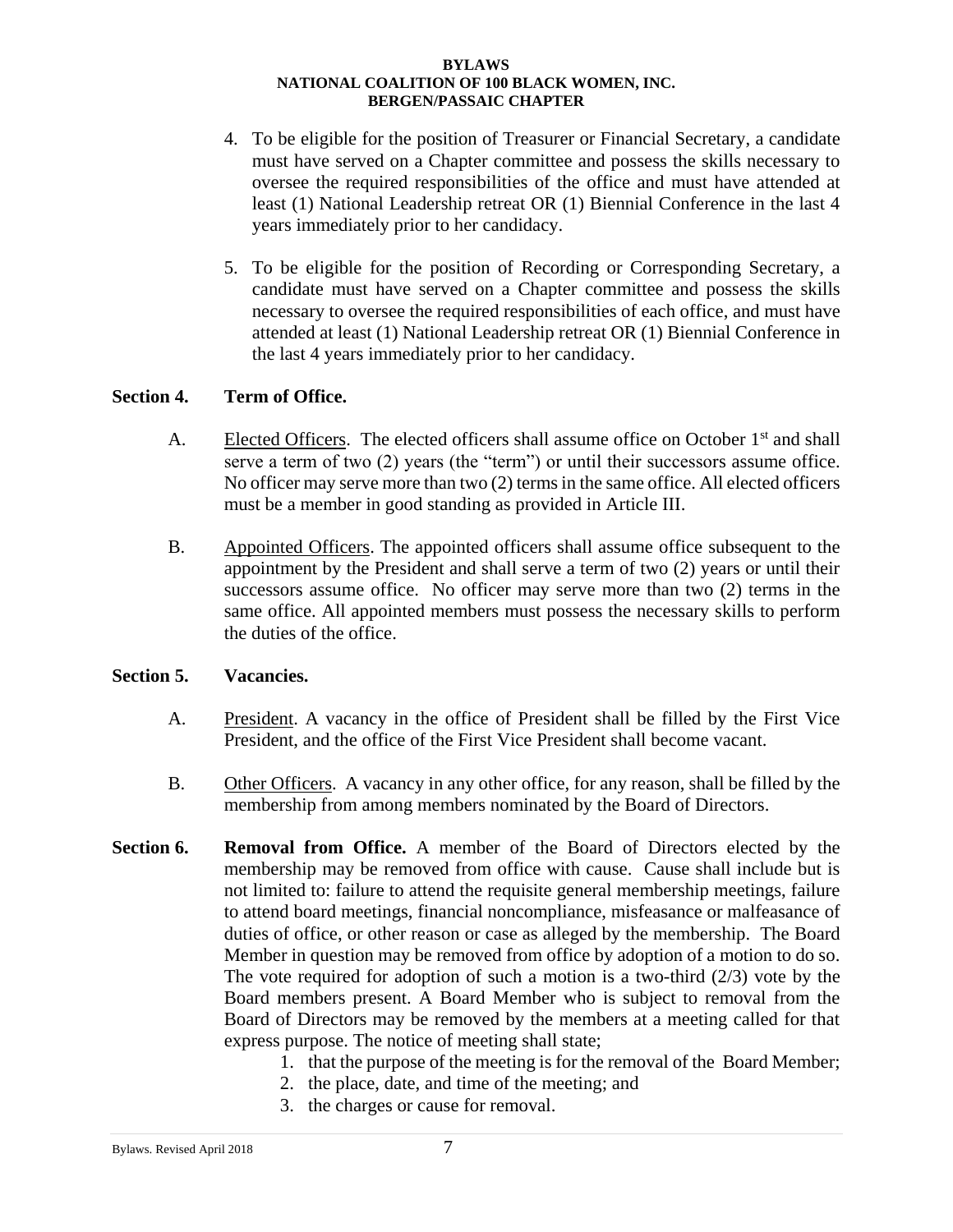**Section 8. Appeal.** Any member of the Chapter may appeal a decision pursuant to Article III, Sec. 7.

> Additional and specific information related to officers may be found in the Chapter's Policies and Procedures Manual.

### **ARTICLE VI NOMINATIONS AND ELECTIONS**

Section 1. **Nominating Committee.** A Nominating Committee shall be established and shall function continually. It shall be responsible for identifying candidates to fill the leadership needs of the organization before soliciting recommendations for nomination.

> The Nominating Committee shall consist of seven (7) members elected by the membership at the annual meeting. The Chair of the committee shall be elected by the committee members.

- A. Eligibility. Members must be financial for at least one (1) membership year and in good standing prior to the Election.
- B. Term of Office. Members of the Nominating Committee shall serve a term of two (2) years. No member of the Nominating Committee shall serve more than two (2) terms.
- C. Quorum. A majority of the committee members present shall constitute a quorum.
- D. Duties. The Nominating Committee shall contact each person nominated in order to obtain her consent. The Final Report of the Nominating Committee shall be delivered to the President and Corresponding Secretary no later than forty-five (45) days prior to the election. Should one (1) of the nominees withdraw before the election, the Nominating Committee should immediately reconvene and agree upon another nomination, if there is time. Should the position of an elected officer be vacated, the Nominating Committee will reconvene to fill such vacancy.
- E. Member of the Committee Nominated for Office. Members of the Nominating Committee are not barred from becoming nominees for office themselves. A Nominating Committee member, who desires to run for an office, is nominated for office and meets the eligibility criteria to run, must relinquish her position on the Nominating Committee.
- F. Notice of Nominations. A list of the nominees shall be mailed to each Member of the Chapter, along with the Annual Meeting Notice as specified in Article VIII, Sec. 2, par. B of these Bylaws.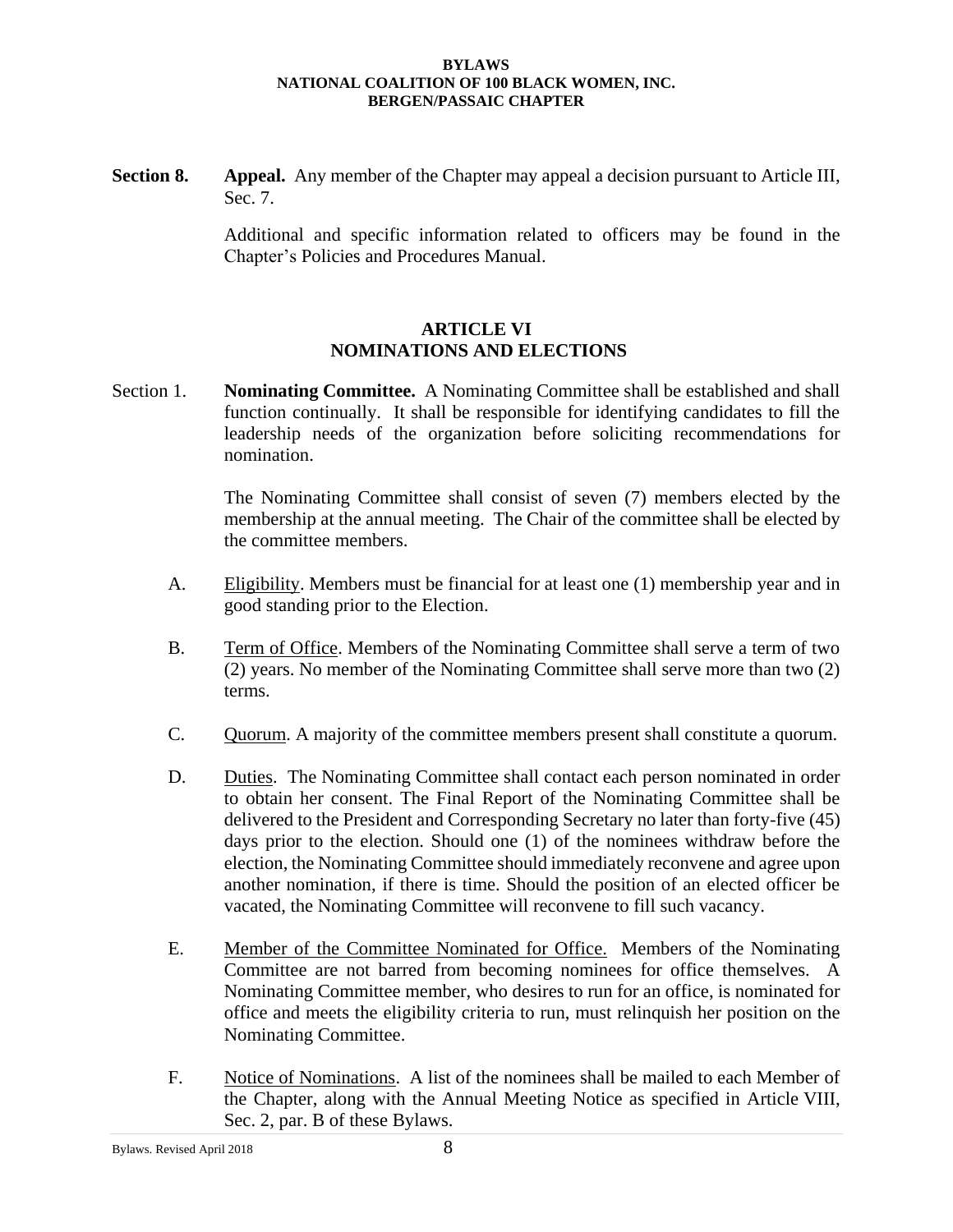- G. Required Presence of Nominee. No candidate shall be voted for at the Annual Meeting unless she has been nominated as herein provided. This candidate must be present unless good cause is shown as determined by the Elections Committee.
- H. Independent Nominations. Independent nominations may be made by any financial Chapter member. Such nominations must be in writing and endorsed by at least twelve (12) financial members. They must be placed in the hands of the Corresponding Secretary at least fourteen (14) days before the date appointed by the Annual Meeting so that the Independent Nominees can be placed on the official ballot.
- I. Vacancies. A vacancy in the Nominating Committee shall be filled by a Special Election.
- J. Removal from the Committee. A member of the Nominations Committee elected by the membership may be removed from office with cause. Cause shall include but is not limited to: failure to attend the requisite committee meetings, failure to attend general membership meetings, financial noncompliance, dereliction of duty, gross misconduct, misfeasance or malfeasance of duties of office, or other reason or case as alleged by the membership. The member in question may be removed from office by adoption of a motion to do so. The vote required for adoption of such a motion by a two-third (2/3) vote of the Board members present.

Additional and specific information related to nominations may be found in the Chapter's Policies and Procedures Manual.

### **Section 2. Elections.**

- A. Officer Election. Election of officers shall be held at the annual meeting during odd number years.
- B. Ballot Voting. Elections shall be by ballot. A majority vote shall be necessary for elections. Newly elected officers shall assume their offices on October 1 of the fiscal year following the election or immediately in the event of a special election.
- C. Absentee Voting. Absentee voting shall enable members to vote for the election of officers. The Chair shall accept absentee ballots pursuant to Robert's Rules of Order Newly Revised Edition.
- **Section 3. Elections Committee.** There shall be an Elections Committee appointed at least sixty (60) days prior to the election by the Board to conduct the election of officers elected by the membership. The Election Committee shall prepare the ballot and establish procedures for voting by the membership.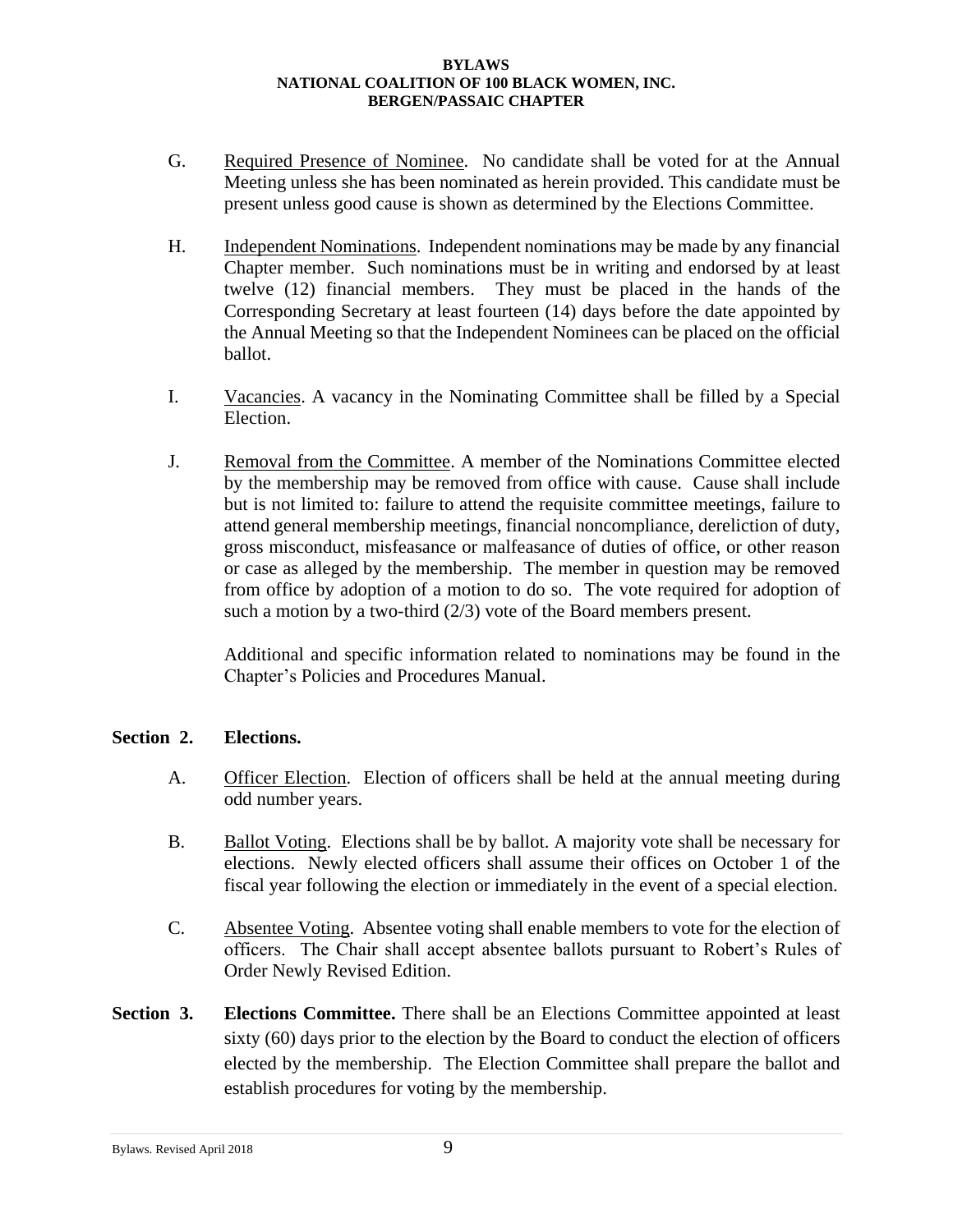- A. Eligibility. Members financial for at least two (2) membership years and in good standing prior to the election shall be eligible to serve on the Elections Committee.
- B. Term of Office. Members of the Elections Committee shall only cease to serve on the committee upon the conclusion of the election. No member of the Elections Committee shall serve more than two (2) terms.

Additional and specific information related to Elections may be found in the Chapter's Policies and Procedures Manual.

- **Section 4. Tellers Committee**. At least fourteen (14) days prior the Annual Meeting, the Board shall select the Tellers for the election. The Tellers Committee shall include five (5) Tellers, none of whom shall be candidates for the positions voted upon/elected. The Chair of the committee shall be elected by the committee members. The Tellers Committee shall be responsible for counting the number of votes for each position, validating each ballot, and reporting the count to the General Membership. No member of the Nominating Committee shall serve on the Tellers Committee.
	- A. Eligibility. Members financial for at least one (1) membership year and in good standing prior to the election shall be eligible to serve on the Tellers Committee.
	- B. Term of Office. The Tellers Committee shall expire upon the conclusion of the election. No member of the Tellers Committee shall serve more than two (2) terms.

Additional and specific information related to tellers may be found in the Chapter's Policies and Procedures Manual.

### **ARTICLE VII DUTIES OF OFFICERS**

### **Section 1**. **Duties of Officers.**

- A. President. The President shall:
	- 1. Preside at all meetings of the Chapter and the Board.
	- 2. Be, *ex officio*, a member of all committees without a vote, except the Nominating Committee or where otherwise noted.
	- 3. Appoint, with the approval of the Board, the Chair and members of all standing committees, except the Nominating Committee or where otherwise noted.
	- 4. Appoint, with the approval of the Board, the Chair and members of all ad hoc committees.
	- 5. Appoint members to represent the Chapter at non-chapter meetings and events.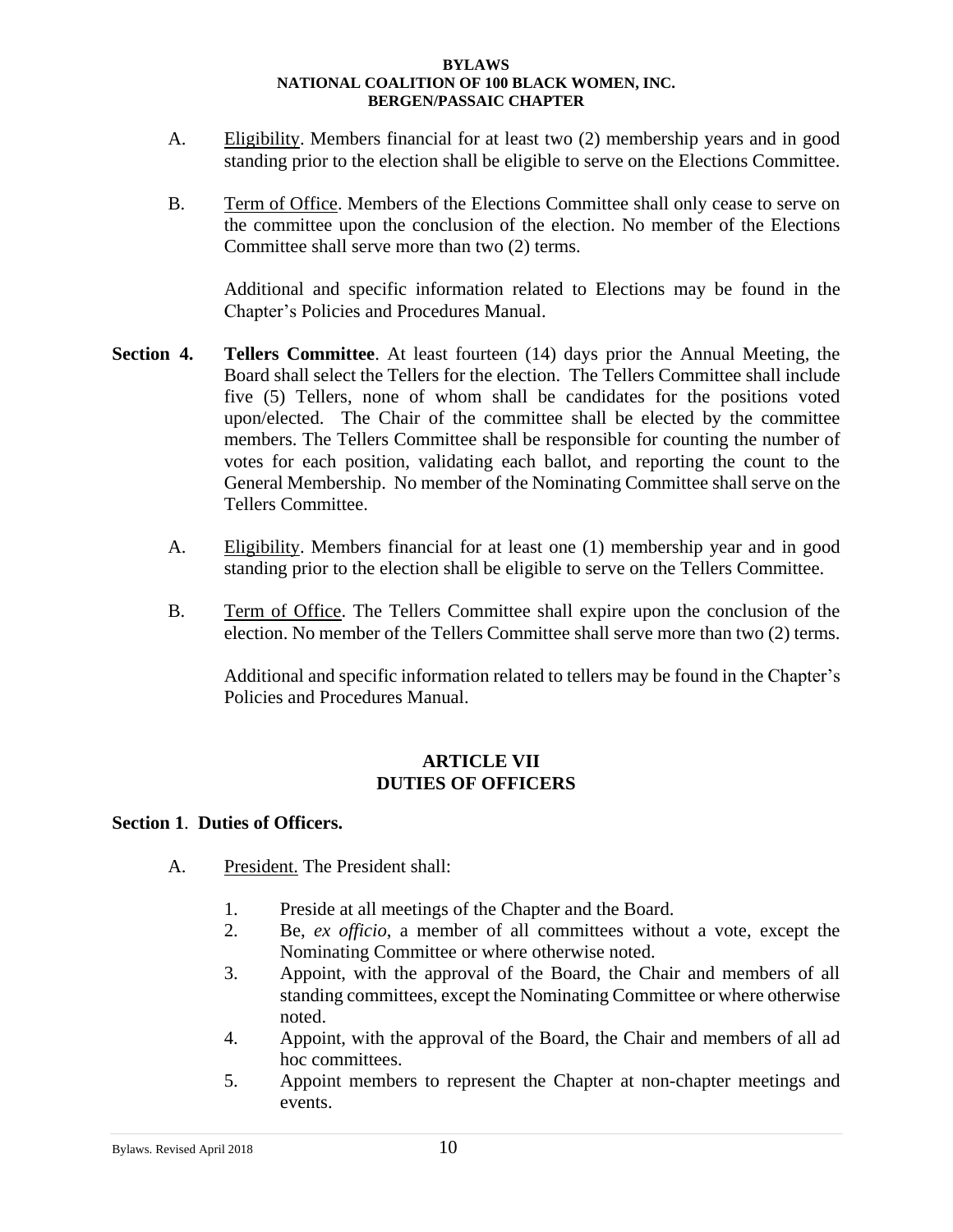- 6. Appoint members to the appointed offices of Chaplain, Parliamentarian, Legal Counsel, Historian and two (2) Board Members-at-Large.
- 7. Sign checks along with the Treasurer.
- 8. Subject to Board approval, sign all contracts on behalf of the Chapter**.**
- 9. Approve all correspondence, press releases and reports.
- 10. Exercise general executive authority on behalf of the Chapter during meetings of the Executive Committee.
- 11. Shall not be a member of the Nominating Committee.
- 12. Perform such other duties as set forth herein or outlined in ROBERT'S RULES OF ORDER NEWLY REVISED EDITION.
- B. Vice President of Programs. The First Vice President of Programs shall:
	- 1. Preside in the absence of the President, and shall perform the duties and exercise the powers of the President in the President's absence.
	- 2. As Chair of the Programs Committee, Research, design and recommend various programs.
	- 3. Coordinate or collaborate proposed dates with Committee Chairs, collect and forward monies to the Chapter Financial Secretary.
	- 4. Undertake special programming efforts that are requested by the President or the Board.
	- 5. Perform any other duties as may be assigned by the President and/or the Board.
	- 6. Perform such other duties as set forth herein or outlined in ROBERT'S RULES OF ORDER NEWLY REVISED EDITION.
- C. Vice President of Finance and Fund Development. The Second Vice President of Finance and Fund Development shall:
	- 1. Define and create a long term strategic finance plan to include proposed fund-raising projects.
	- 2. Establish standards for selecting and engaging vendors.
	- 3. Be a member of the Budget and Finance Committee.
	- 4. Perform such other duties as set forth herein or outlined in ROBERT'S RULES OF ORDER NEWLY REVISED EDITION.
- D. Vice President of Membership and Chapter Development. The Third Vice President of Membership and Chapter Development shall:
	- 1. Chair and establish the Membership Committee and encourages membership participation in the recruitment, retention and reclaiming of members.
	- 2. Oversee all membership and professional development committee activities related to member recruitment and member relations.
	- 3. Develop a comprehensive membership recruitment strategy for soliciting mature and emerging leaders within Bergen and Passaic Counties.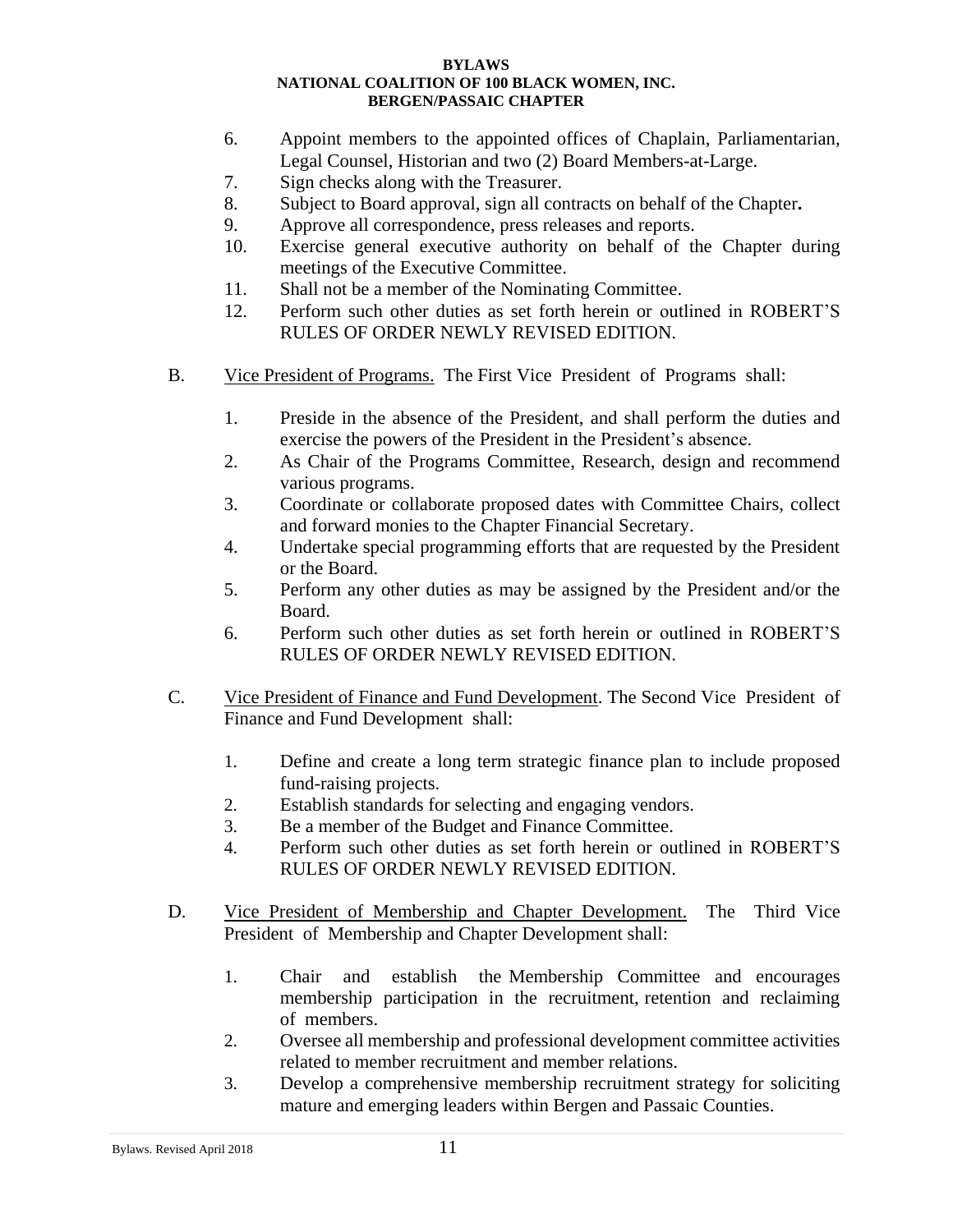- 4. Collect members' dues, turn over any monies to the Financial Secretary and provide the membership with an updated membership roster.
- 5. Be the Custodian of the Membership Records and issue reports to the Board and General Body.
- 6. Work with the national office to identify leadership opportunities for members within and the National Coalition.
- 7. Perform any other duties as may be assigned by the President and/or the Board.
- 8. Perform such other duties as set forth herein or outlined in ROBERT'S RULES OF ORDER NEWLY REVISED EDITION.
- E. Treasurer. The Treasurer shall:
	- 1. Serve as Chair of the Budget and Finance Committee and ensure quarterly meetings.
	- 2. Prepare an annual budget (projected income and expenses) with the Finance Committee to be presented to the Board for approval no later than sixty (60) days before the start of the fiscal year.
	- 3. Assist in the preparation of committees budgets (projected income and expenses) for presentation to the Board for approval.
	- 4. Establish and oversee sound, generally accepted accounting procedures.
	- 5. Have custody of all records of funds and securities of the Chapter**.**
	- 6. Keep a full and accurate account of the receipts and expenditures, and shall make disbursements in accordance with the approved budget, as authorized by the Board.
	- 7. Present a financial statement at every Board and General Meeting of the Chapter**,** and at any other time when requested by the Board.
	- 8. Be responsible for the maintenance of the Book of Accounts and records in conformity with the requirement of the Bylaws.
	- 9. Shall not solely negotiate any contracts, agreements or otherwise bind the Chapter without express Board approval.
	- 10. Receive all funds from the Financial Secretary and make timely bank deposits.
	- 11. Provide fiscal reports within sixty (60) days of the end of the fiscal year.
	- 12. Write and be one of the four (4) signatories (President, Second Vice President of Fund Development and Financial Secretary) on checks for approved Chapter expenditures.
	- 13. Ensure the proper accounting, reporting, filing of required tax and other documents.
	- 14. Serve as an *ex-officio* member of the Audit Committee.
	- 15. Perform any other duties as may be assigned by the President and/or the Board.
	- 16. Perform such other duties as set forth herein or outlined in ROBERT'S RULES OF ORDER NEWLY REVISED EDITION.
- F. Corresponding Secretary. The Corresponding Secretary shall: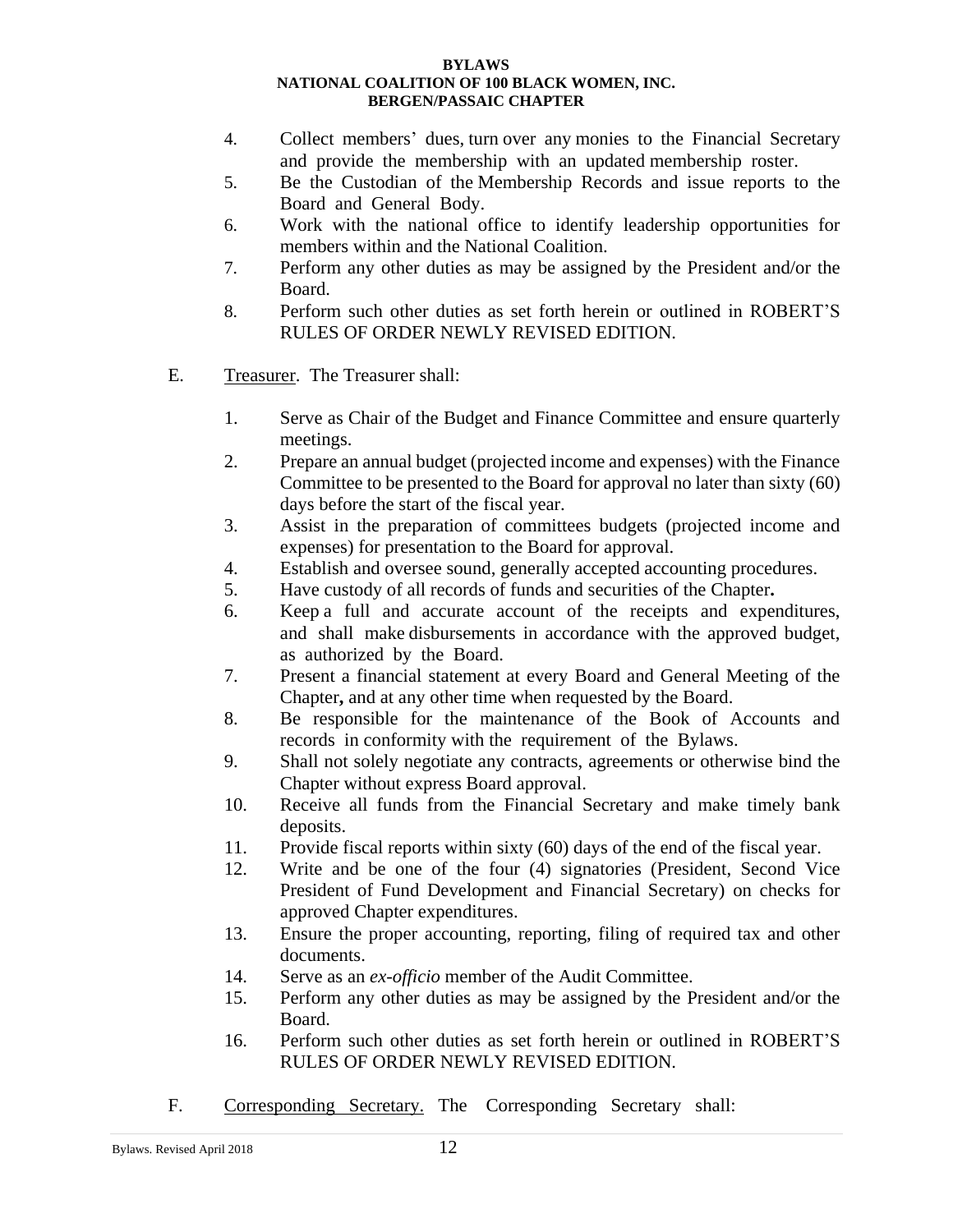- 1. Conduct the general correspondence of the Chapter**.**
- 2. Work closely with the President to send correspondence to special guests, corporate sponsors, etc., and maintain a file of all correspondence.
- 3. Distribute correspondence from the National Coalition to the Board of Directors and, as appropriate, to the membership.
- 4. Check chapter voice mail on a weekly basis, retrieve and forward messages to the appropriate officer(s).
- 5. Perform such other duties as may be assigned by the President and/or the Board.
- 6. Perform such other duties as set forth herein or outlined in ROBERT'S RULES OF ORDER NEWLY REVISED EDITION.
- G. Recording Secretary. The Recording Secretary shall:
	- 1. Give notice of all general membership and Board meetings.
	- 2. Record and prepare minutes of all Board, General, and/or Annual meetings.
	- 3. Obtain copies of all necessary documents (e.g. meeting minutes, program announcements, reports, etc.) from the officers and committee chairs for the Chapter records.
	- 4. Have available the minutes of the previous Board/General and/or Annual Meeting at the next Board/General and/or Annual Meeting.
	- 5. Be in charge of the records of the Chapter,except for the financial records kept by the Financial Secretary and Treasurer.
	- 6. Perform such other duties as may be assigned by the President and/or Board.
	- 7. Perform such other duties as set forth herein or outlined in ROBERT'S RULES OF ORDER NEWLY REVISED EDITION.
- H. Financial Secretary. The Financial Secretary shall:
	- 1. Be a member of the Audit, Budget and Finance Committee.
	- 2. Be a signatory on the Chapter's bank account
	- 3. Receive dues, fees, and assessments from members and keep a record of same.
	- 4. Receive all funds remitted to the Chapter from any source.
	- 5. Remit all monies to the Treasurer no more than seven (7) days of recoup and receive a receipt of same.
	- 6. Prepare and issue a monthly financial report to the Board of Directors.
	- 7. Have on-line access to the all bank accounts, review bank statements and transmit same to the Treasurer.
	- 8. Perform any other duties as may be assigned by the President and/or the Board.
	- 9. Perform such other duties as set forth herein or outlined in ROBERT'S RULES OF ORDER NEWLY REVISED EDITION.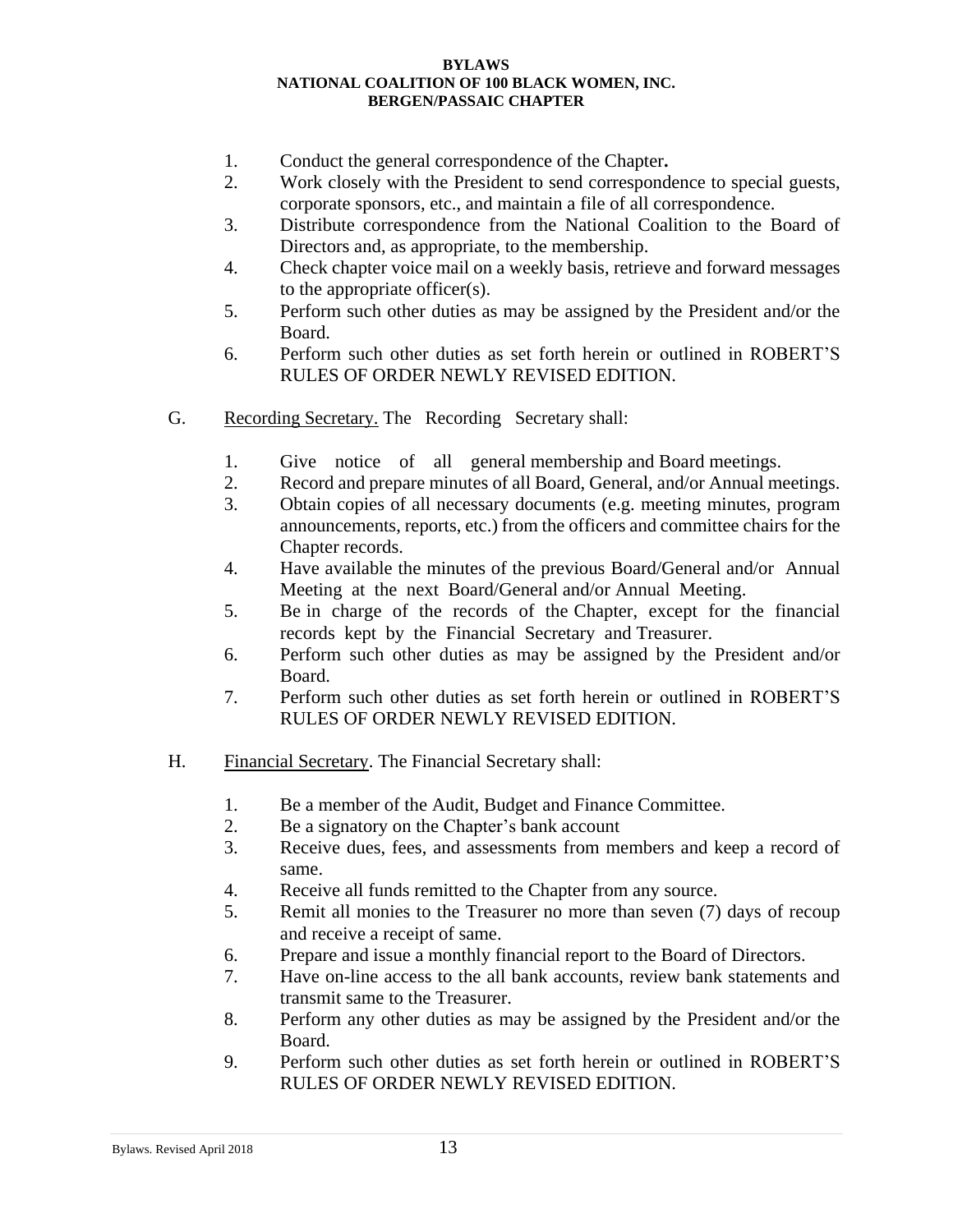### **Section 2. Appointed Officers.**

- A. Chaplain. The Chaplain shall:
	- 1. Be responsible for all opening prayers at all General Membership, Board and Executive Committee meetings, and Chapter events.
	- 2. Perform any other duties as may be assigned by the President and/or Board.<br>
	3. Be without a vote.<br>
	4. Perform such other duties as set forth herein or outlined in ROBERT'S
	- Be without a vote.
		- Perform such other duties as set forth herein or outlined in ROBERT'S RULES OF ORDER NEWLY REVISED EDITION.
- B. Parliamentarian. The Parliamentarian shall:
	- 1. Assist the President in conducting the meeting by advising on matters of procedure.
	- 2. Serve as Chair of the Bylaws Committee.
	- 3. Perform any other duties as may be assigned by the President and/or the Board.
	- 4. Be without a vote.<br>5. Perform such other
	- 5. Perform such other duties as set forth herein or outlined in ROBERT'S RULES OF ORDER NEWLY REVISED EDITION.
- C. Historian. The Historian shall:
	- 1. Receive all permanent documents of the Chapter, i.e., minutes, committee reports, programs and photos which will comprise the Chapter archives. Such archives shall be maintained by the Historian.
	- 2. Perform any other duties as may be assigned by the President and/or the Board.
	- 3. Be without a vote.
	- 4. Perform such other duties as set forth herein or outlined in ROBERT'S RULES OF ORDER NEWLY REVISED EDITION.
- D. Legal Counsel.Legal Counsel shall:
	- 1. Ensure that the Chapter conducts its business and activities in a manner that is not in conflict with the local, state and federal laws governing non-profits organizations.
	- 2. Review contracts and other binding documents before they are signed by the Officers of the Chapter to ensure the accuracy and legality for the protection of the Chapter**.**
	- 3. Be without a vote.
	- 4. Perform such other duties as set forth herein or outlined in ROBERT'S RULES OF ORDER NEWLY REVISED EDITION.
- E. Board Members-at-Large. Board Members-at-Large shall:
	- 1. Perform such other duties as set forth herein or outlined in ROBERT'S RULES OF ORDER NEWLY REVISED EDITION.

**Section 3. Eligibility.** To be eligible for any elected office in the Chapter, a member must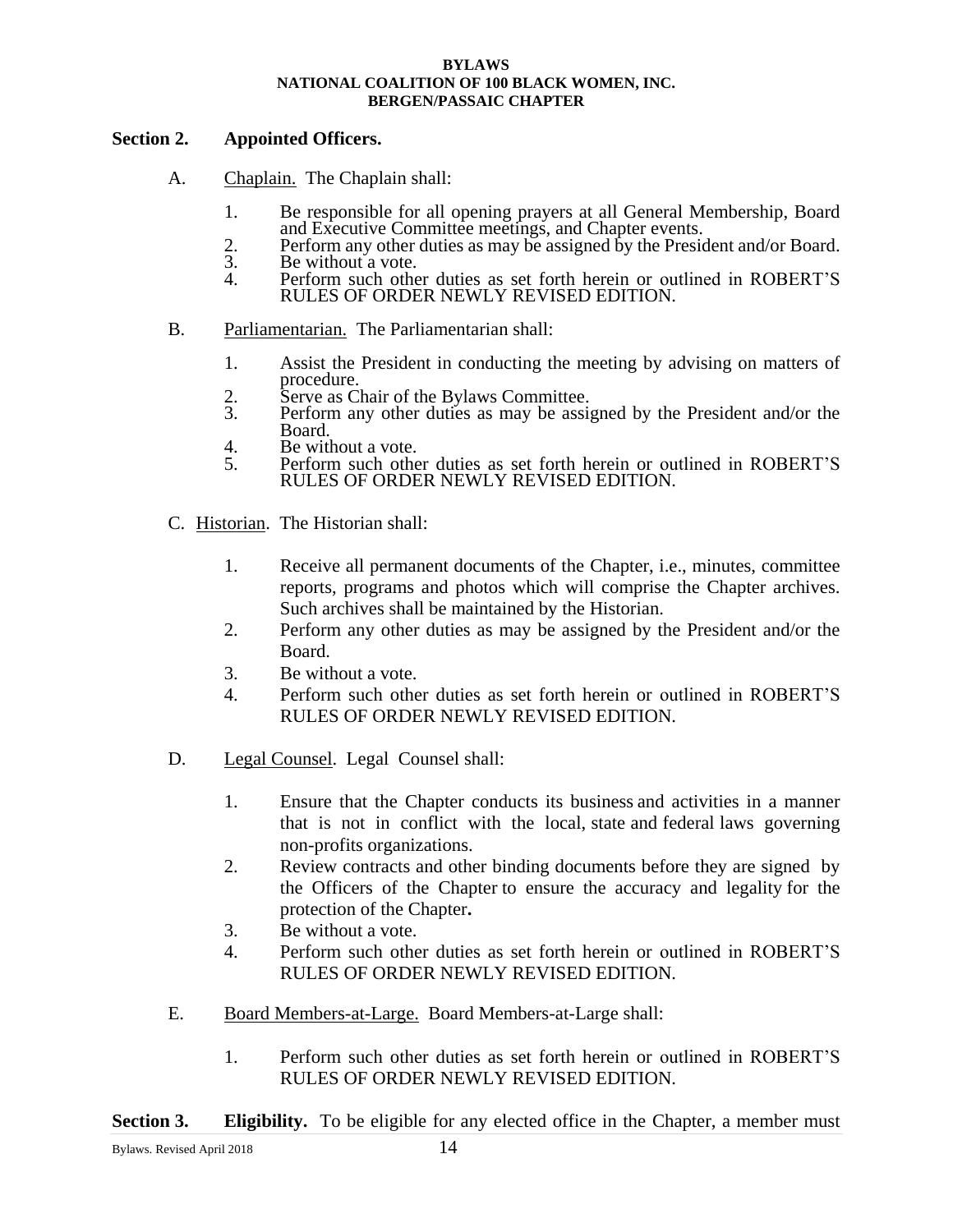have been a member in good standing for at least two (2) consecutive years prior to election and must have actively participated in a standing committee. President and Vice Presidents are required to have chaired a committee. All Officers must remain financial during their term in office.

### **Section 4. Term of Office.**

- A. Elected Officers. The elected officers shall assume office on October  $1<sup>st</sup>$  and shall serve a term of two (2) years (the "term") or until their successor assumes office. No officer may serve more than two (2) terms in the same office.
- B. Appointed Officers. The appointed officers as set out in Sec. 2 shall assume office subsequent to the appointment by the President and shall serve a term of two (2) years or until their successor assumes office. No officer may serve more than two (2) terms in the same office.

### **Section 5. Vacancies.**

- A. President. A vacancy in the office of President shall be filled by the First Vice President, and the office of the First Vice President shall become vacant.
- B. Other Officers. A vacancy in any other office, for any reason, shall be filled by the memberships from among members nominated by the Board of Directors.
- **Section 6. Removal from Office.** Any officer may be removed from office in accordance with Article V, Sec. 6.
- **Section 7. Replacement by Membership.** Any officer may be replaced in accordance with Article V, Sec. 5 or 7.

Additional and specific information related to the duties of officers may be found in the Chapter's Policies and Procedures Manual.

### **ARTICLE VIII MEETINGS**

### **Section 1. General Meetings.**

- A. The Chapter shall hold no fewer than four (4) General Meetings annually. The June General Meeting will be the Annual Meeting.
- B. General Membership Meeting Notices: Notice of meeting shall include the date, time and location of the meeting. Notice of membership meetings shall be transmitted electronically and/or first-class mailing by the Corresponding Secretary at least ten (10) days before the date of said Membership Meeting, and/or in the event that the Regular Meeting Date,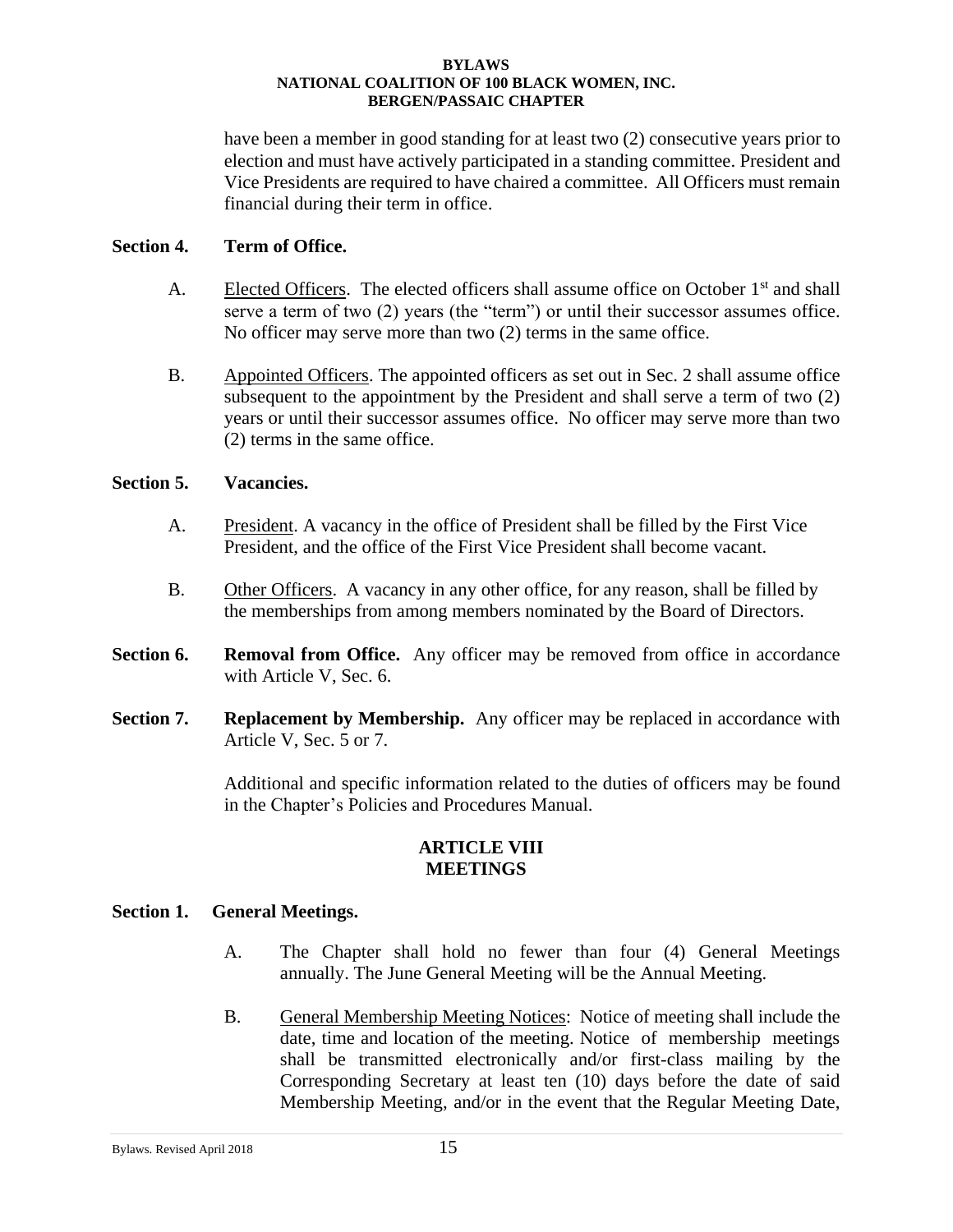time or place shall change.

### **Section 2. Annual Meetings.**

- A. Annual meetings will be held in June.
- B. Annual Membership Meeting Notices: Notice of this meeting shall be mailed by the Corresponding Secretary to the last recorded address of each member at least thirty (30) days before the appointed date of said Annual Meeting. Notice of the meeting at which officers are to be elected shall be transmitted electronically and/or by first-class mailing at least thirty (30) days in advance of such date, accompanied by a report of the Nominating Committee, naming candidates for each office. The Chair of the Nominating Committee must submit her report to the Corresponding Secretary at least forty-five (45) days prior to the Annual Meeting so that notices can be received by the membership as stated above.

### **Section 3. Special Meetings.**

- A. Special meetings may be called by the President or one-third (1/3) of the financial members.
- B. Special General Membership Meeting Notices: Notice of Special Membership Meetings shall be sent transmitted electronically and/or first- class mail seven (7) days before the date of said meeting. Notice of this meeting shall also state the matter(s) to be considered. The business of the special meeting shall be limited to the purpose(s) as stated in the notice.
- C. Special Board of Directors Meeting Notices: Notice of Special Board of Directors' meetings shall be received by the members of the Board five (5) days, either electronically and/or by first-class mailing, before the date of the meeting when possible. Said notice shall state the purpose, location, and time for said meeting. The business of the special meeting shall be limited to the purpose(s) as stated in the notice. In emergency situations, the President or two (2) Executive Officers may call a special meeting for the purpose of dealing with the crisis at hand.

### **Section 4. Board and Executive Committee Meetings.**

- A. The Board shall meet regularly each month at such time and place as it may determine, except during the months of JULY and AUGUST**.**
- B. Special Meetings of the Board of Directors/Executive Board shall be called by the President and/or one-third (1/3) of the Board Members.
- **Section 5. Quorum.** At any meeting of the membership, a quorum shall consist of a majority of the members that are in good standing. The vote of the majority of members present and voting shall be required for any action taken. Once the vote of a member is represented for any purpose at a meeting, that member shall be deemed present for quorum purposes for the remainder of the meeting and for any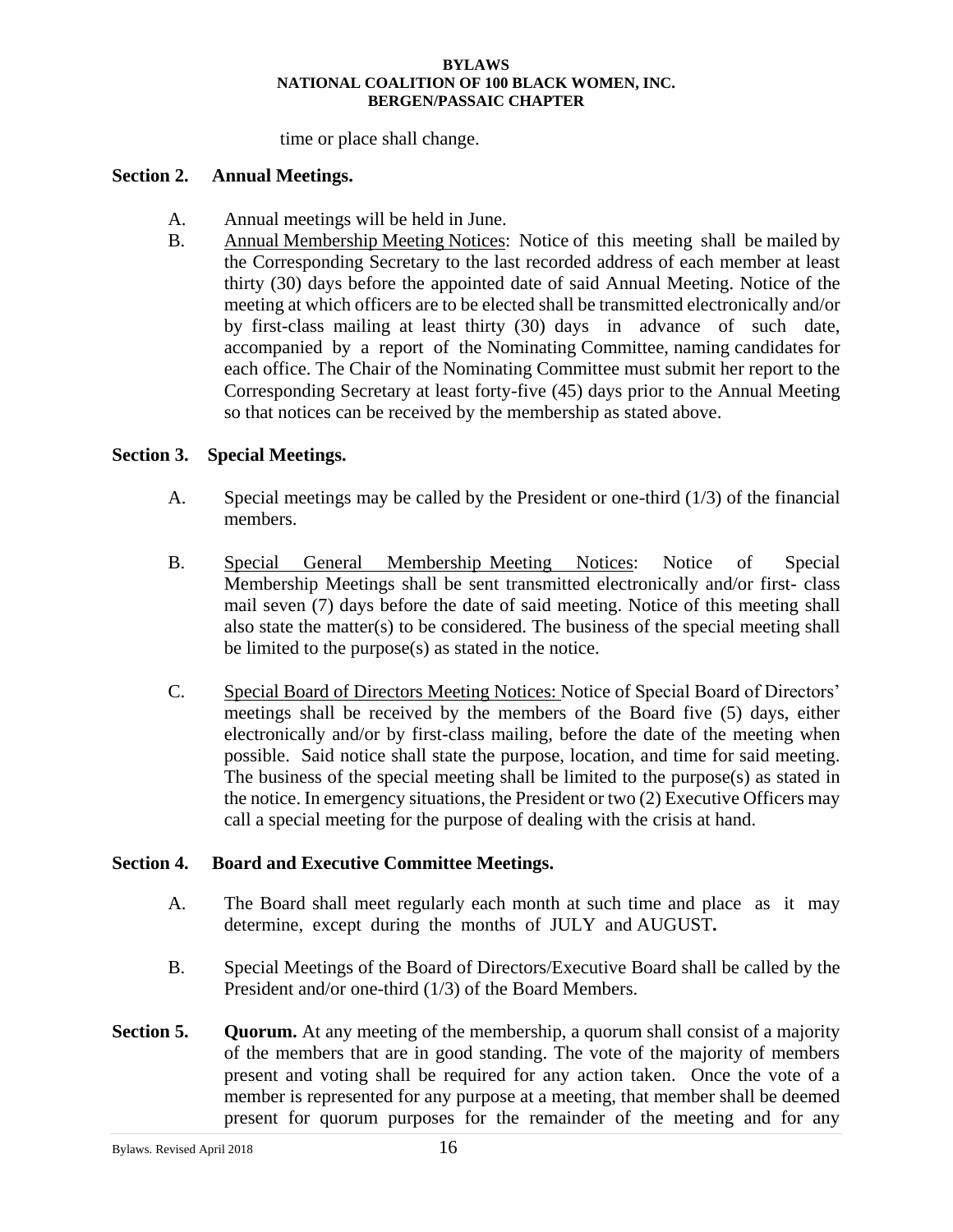adjournment of that meeting. An adjournment may be rescheduled despite the absence of a quorum, and notice of any adjournment need not be given of the time and place to which the meeting is adjourned are announced at the meeting at which the adjournment is taken. When a quorum exists at any meeting, action on a matter is approved if the votes cast favoring the action exceed the votes opposing the action, unless the question is one upon which, by express provision of these bylaws, a greater number of affirmative votes is required, in which case such express provisions shall govern the decision of such question**.** 

- **Section 6**. **Committee and Programs Committee Meetings.** All Committee Chairs and/or Vice Chairs shall attend the regularly scheduled meetings convened by the First Vice President of Programs. All committees shall have an appointed/selected Vice Chair, and she shall perform the duties and exercise the powers of the Chair in the Chair's absence. The First Vice President of Programs must be notified if a committee chair cannot be represented at this meeting. The regularly scheduled Programs Committee meetings are open to the General Membership.
- **Section 7. Meeting Attendance.** To remain in good standing**,** Members must attend:
	- 1. At least 51% of General membership meetings;
	- 2. At least 3 chapter events, not including the Annual Gala or Luncheon; and
	- 3. At least 51% of Committee meetings.

### **ARTICLE IX BOARD OF DIRECTORS**

- **Section 1.** Composition. The Board shall consist of no less than thirteen (13) members and no more than twenty five (25) members, including the elected Officers of the Chapter,Legal Counsel, Parliamentarian, Historian, Chaplain, two (2) Board Members-at-large, National Board Member(s), *Ex-Officio,* and all Standing Committee Chairs.
	- A. Ex-Officio. The term of the Immediate Past President *(Ex-Officio)* on the Board shall run concurrently with the term of her successor. The Immediate Past President serves in an Ex-Officio capacity and shall be a voting member of the Board.
	- B. National Board Member. A National Board Member shall be a member in good standing; serve as a liaison between the Bergen/Passaic Chapter and the National Board of Directors; participate and attend all National Board Meetings, as required; express local chapter's concerns to the National Board of Directors; and prepare and issue a report to the Chapter's Board at its scheduled Board meetings. Financial support for a National Board member shall be considered on a yearly basis.
- **Section 2. Quorum**. A quorum for the Board meetings shall be governed by Article VIII, Section 5.

Bylaws. Revised April 2018 17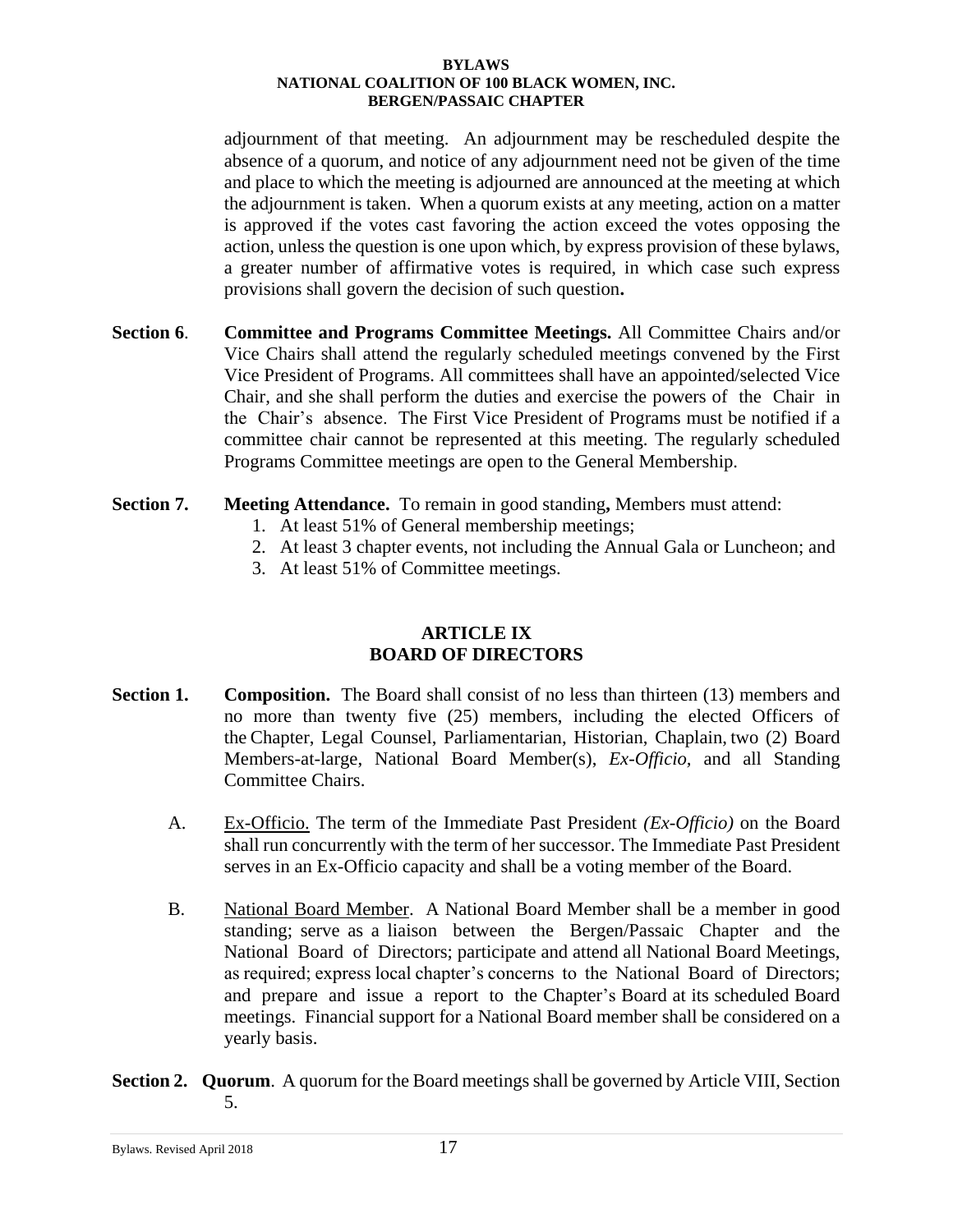**Section 3. Voting Privileges.** All Board members may vote with the exception of Chaplain, Historian, Parliamentarian and Legal Counsel. All Board members must be financial in accordance with Article IV. Board members shall not vote by proxy.

### **Section 4. Meetings**

- A. Regular Meetings. Board Members are expected to attend all general meetings, and shall notify the Recording Secretary of any excused absences from meetings. A Board Member absent from three (3) consecutive meetings, without good cause shall be subject to discipline or penalties. Illness, business, personal or professional conflicts shall constitute good cause.
- B. Board Meetings. Board members are expected to attend all meetings of the Board, and shall notify the Recording Secretary of any excused absences from meetings. A Board Member absent from three (3) consecutive meetings, without good cause shall be subject to discipline or penalties. Illness, business, personal or professional conflicts shall constitute good cause.
- C. Special Meetings. Board members are expected to attend all special meetings of the Board, and shall notify the Recording Secretary of any excused absences from meetings. A Board Member absent from three (3) consecutive special meetings, without good cause shall be subject to discipline or penalties. Illness, business, personal or professional conflicts shall constitute good cause.

### **Section 5. Duties and Powers**

- A. The duties of the Board of Directors shall be:
	- 1. To transact the necessary business of the Chapter.
	- 2. To review and approve any appointments by the President on Ad Hoc Committees, and to approve plans and programs of said Committees after the approval by the Program Committee.
	- 3. To review quarterly financial reports.
	- 4. To approve an Audit Committee at least sixty (60) days before the Board's final meeting of the fiscal year to audit the Treasurer's account.
	- 5. To ensure that an annual external audit is conducted by a C.P.A. firm.
	- 6. To approve a budget for each fiscal year no later than September 30.
	- 7. To approve applications for membership.
	- 8. To ratify Presidential appointments.
- **Section 6. Vacancies.** A vacancy in any office shall be filled in accordance with Article V, Sec. 6.

Additional and specific information related to the board of directors may be found in the Chapter's Policies and Procedures Manual.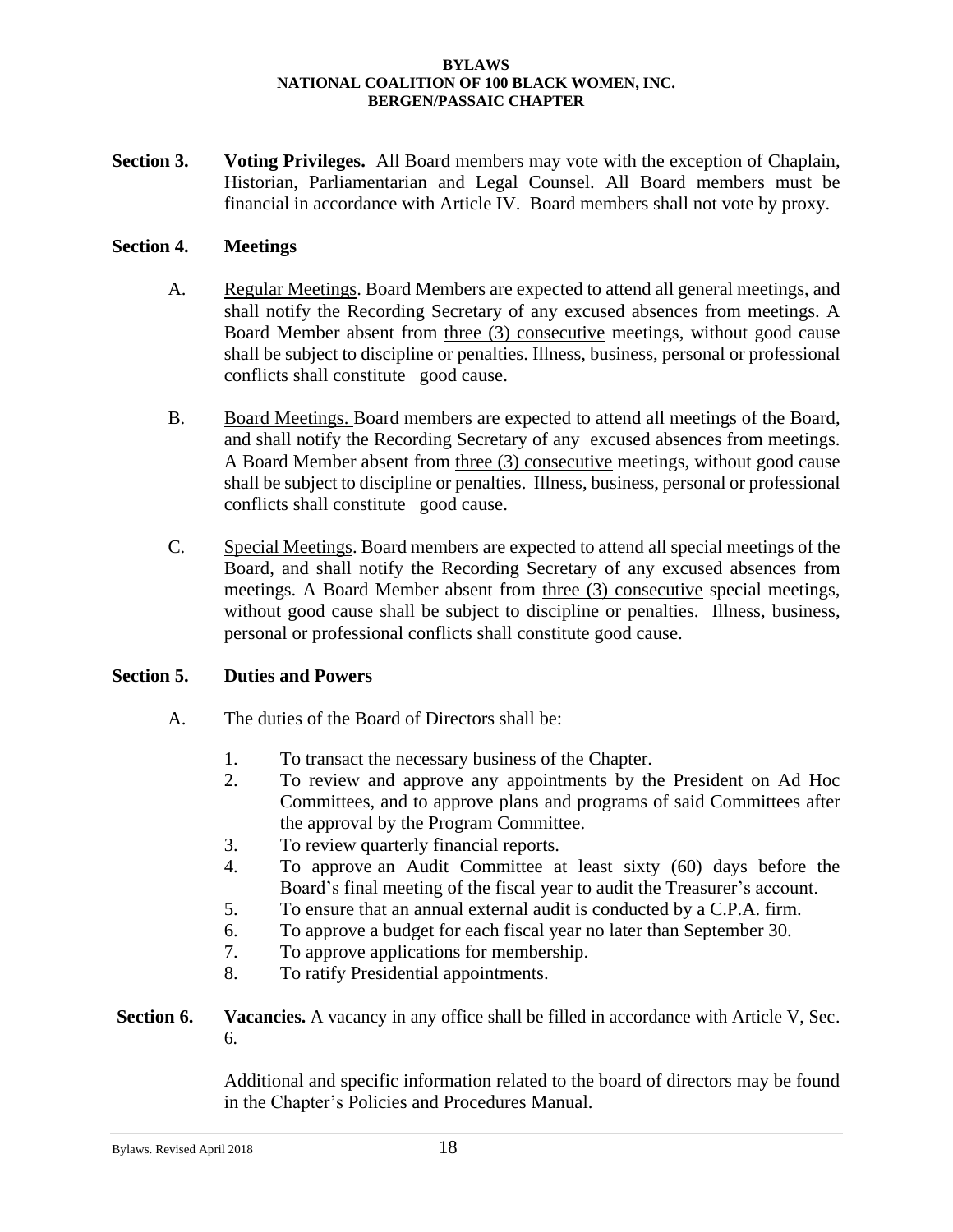### **ARTICLE X EXECUTIVE COMMITTEE**

### **Section 1**. **The Executive Committee** shall consist of the following officers:

- President
- First Vice President of Programs
- Second Vice President of Finance and Fund Development
- Third Vice President of Membership and Chapter Development
- Corresponding Secretary
- Recording Secretary
- Treasurer
- Financial Secretary
- Chaplain
- Parliamentarian
- Historian
- Legal Counsel
- **Section 2. Quorum.** A quorum for the Executive Committee meetings shall be governed by Article VIII, Sec. 5 and Article IX, Sec. 2.
- **Section 3.** Voting Privileges. The members of the Executive Committee shall have the voting privileges as set forth in Article III, Sec. 2 and Article X, Sec. 3.
- **Section 4. Meetings.** The members of the Executive Committee are expected to attend meetings in accordance with Article VIII.
- **Section 5. Duties and Powers**. The duties and powers of the Executive Committee are set forth in Article V and Article VII.

### **ARTICLE XI COMMITTEES**

- **Section 1.** The Chapter may establish such Standing and Ad Hoc committees as it deems appropriate. The appointment of said committees shall be a provided in Article VII, Sec. 1, par. A. A Committee Chair is limited to serving as chair of only one (1) committee at a time.
- **Section 2. Standing Committees**. The Standing Committees of this Chapter shall be:
	- A. Budget and Finance. The Budget and Finance Committee shall consist of the Treasurer, Fund Development, Financial Secretary and two (2) Board Members who are appointed by the President and ratified by the Board. The Budget and Finance Committee shall meet quarterly. The committee shall prepare the budget for the ensuing fiscal year and submit it the Board for approval no later than September of the preceding year. The Treasurer shall Chair this committee.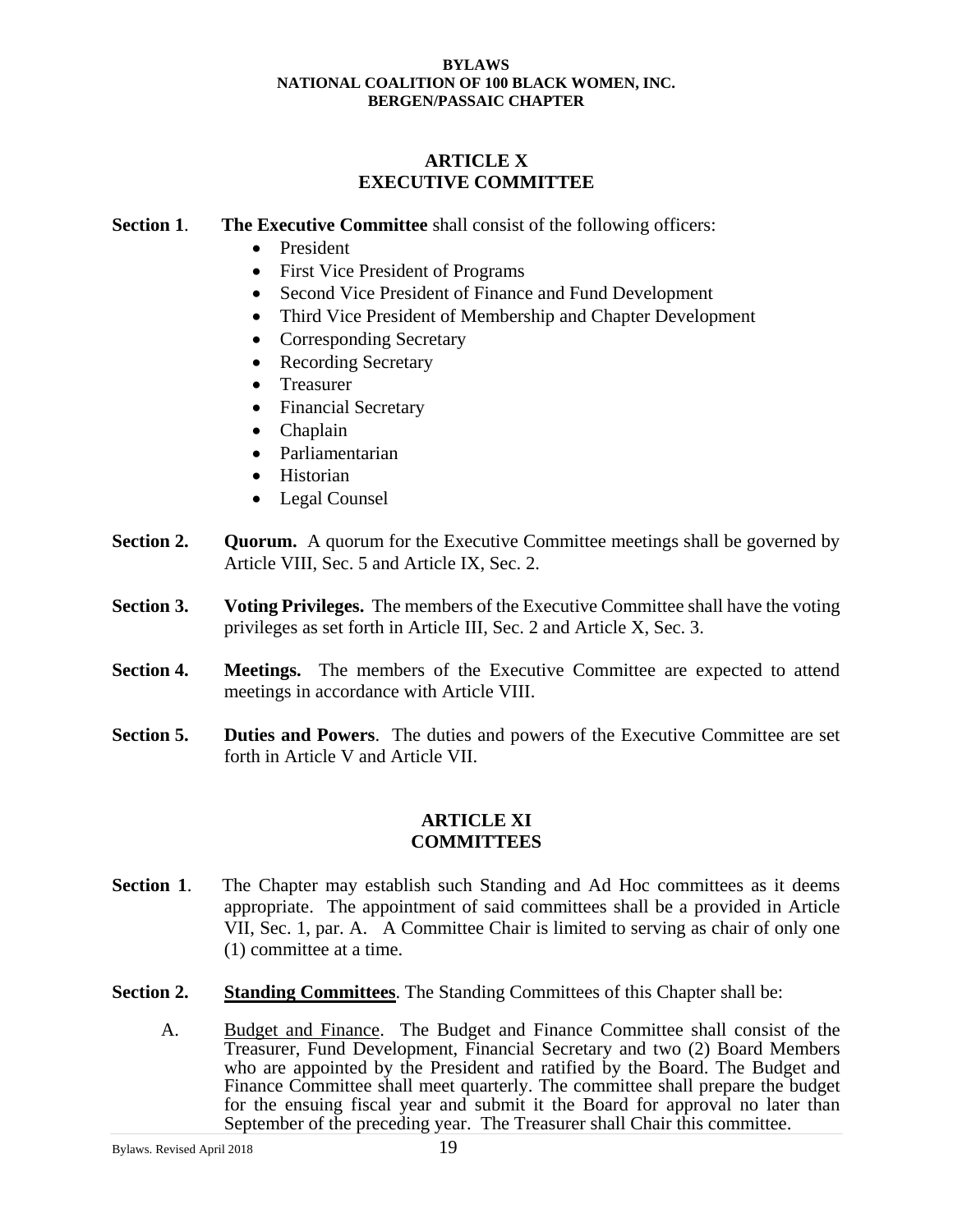- B. Economic Empowerment. The Economic Empowerment Committee shall engage the membership to become knowledgeable of the magnitude of the African-American woman's role in the economy and to understand that the financial status of the black woman is an indicator of the overall status of the black economy. The Economic Empowerment Committee shall educate the community on ways to compete in the workforce from a position of economic strength and to convert opportunities that improve the quality of life. The committee shall conduct workshops and forums to focus on economic empowerment, home lending, personal finance, and method of transition back to work.
- C. Fund Development. The Fund Development Committee shall develop, coordinate, and present fundraising opportunities to the Chapter for implementation. The committee shall also pursue grants from corporations and government agencies.
- D. Membership. The Membership Committee shall manage the recruitment of new members by reviewing and processing all applications, corresponding with persons interested in the organization, and organizing the induction ceremony and close-out meeting. The committee shall encourage reclamation and retention of members. The committee shall also provide an updated directory to all current members.
- E. Nominating. The Nominating Committee, in consultation with the Membership Committee, shall ensure that members in good standing are nominated for election in the Chapter.
- F. Program. The Program Committee shall, in consultation with Chapter officers and Standing Committee Chairs, establish short and long term program goals, and with proposed budgets to meet those goals. The Program Committee shall develop signature program projects that reflect the program goals of the local and national organizations, and are in collaboration with the Standing Committee's goals and their budget appropriations. The First Vice President shall chair this Committee.
	- Health. The Health Committee shall educate and advocate for issues related to maintaining wellness, illness prevention, the recognition of health disparities, and the awareness of health related careers. The committee organizes and participates in high visibility awareness programs and workshops that engage discussions on pertinent health issues.
	- Education. The Education committee shall develop and implement programs that will enhance and encourage leadership skills in young girls. The committee shall be familiar with educational systems to advocate for quality education. The committee shall conduct workshops and forums that provide valuable resources, advocacy strategies and support, and assist with communicating effectively with school personnel.
	- Arts & Culture. The Arts and Culture Committee shall ensure that African American creative expression is recognized and encouraged by the Chapter and the community at large by sponsoring theater functions, visits to the museum, exhibit productions and developing an audience for the arts.
	- Role Model. The Role Model Committee shall encourage, assist, motivate, educate, and inspire young girls during their developmental stages. The committee shall focus on leadership skills, public speaking, personal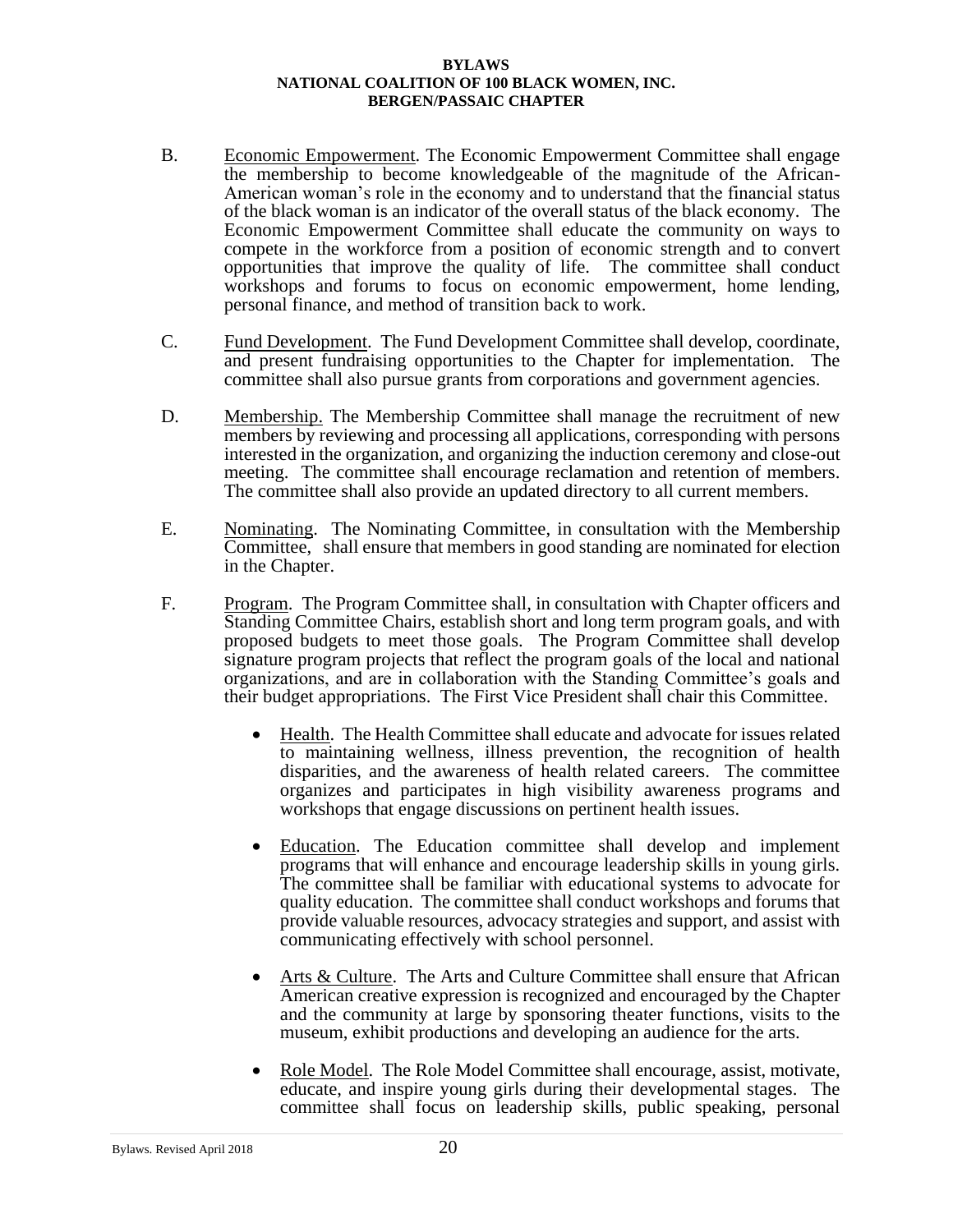development, college preparation, cultural awareness, health and wellness, and community service projects.

- G. Public Policy. The Public Policy Committee shall be responsible for the research of current or proposed issues that will work for or against NCBW's agenda to empower black women in the areas of health, education, and economic development, and to develop "plans" to mobilize local chaptersto action. The Public Policy Committee shall focus on local, state and national political areas through voter education, registration, and research. The committee shall also encourage general membership to become actively involved in the political process on every level. In conjunction with the Program Committee, the committee shall develop and present workshops and presentations to the community.
- H. Audit. The Audit Committee shall review the Chapter finances to ensure compliance with the National Coalition's bylaws, Chapter bylaws and general accounting principles. The committee shall present written report within sixty (60) days after the review. The Board shall review the audit and present the audit to the General Membership.
- I. Policies and Procedures. The Policies and Procedures Committee shall be responsible for the periodic review of the organization's operating policies and procedures to ensure consistency with the Chapter and National Coalition bylaws, as applicable, and the preparation of proposed changes consistent with the organizational needs. Such changes shall be presented to the Board for approval and adoption.
- **Section 3. Ad Hoc/Special Committees**. Ad Hoc/Special committees may be appointed by the President as the need arises, to accomplish a specific purpose; and cease to exist when that purpose is accomplished. No such committee shall exercise any power that could not be exercised by the Executive Committee. The Ad Hoc/Special committees of this Chapter shall be:
	- A. Bylaws. The Bylaws Committee shall review Chapter bylaws to ensure compliance with the National Coalition's bylaws. The committee shall present proposed amendments to the existing bylaws to the Board for review. The Board shall submit the revised bylaws, with suggested amendments clearly indicated, to the General Membership to be voted upon at the general membership meeting. The committee shall stimulate interest, educate members and encourage all members to become familiar with the Chapter bylaws.
	- B. Election. The Elections Committee shall be responsible for all elections for officers and committees for the Chapter in compliance with the Chapter bylaws.
	- C. Gala. The Gala Committee shall plan and implement the Gala. The Committee Chair is responsible for recruiting committee members to assist with planning the event. The Committee Chair shall not be a financial officer of the Chapter**.** The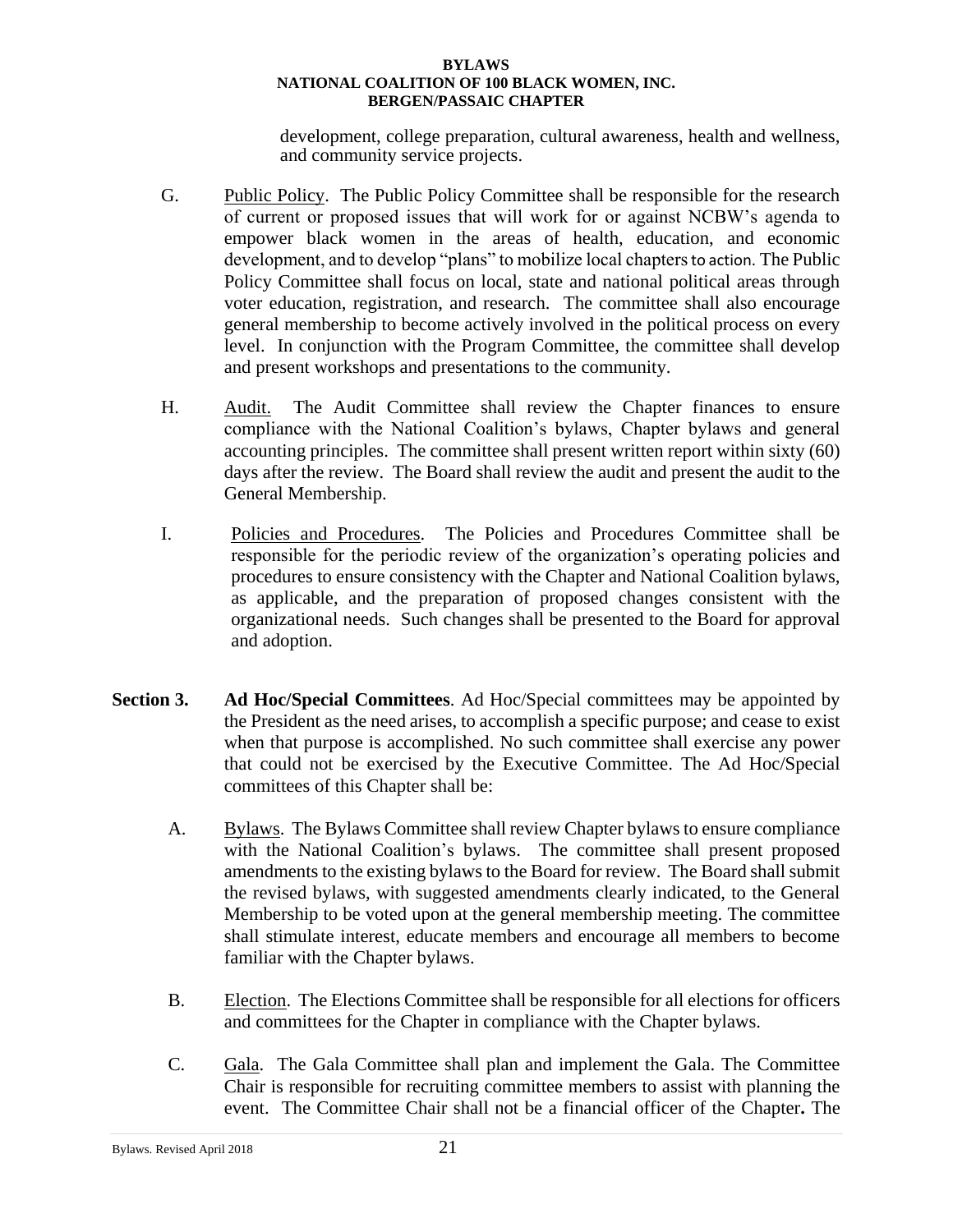Gala Committee's responsibilities include developing the event budget, identifying site locations, finalizing all arrangements, working with Public Relations, and promoting sponsorship opportunities. The Gala Chair shall not provide a written report to the Board within sixty (60) days after the gala. After all event details are gathered, the Committee Chair(s) shall receive Board and general membership approval prior to committing to the event.

- D. Scholarship. The Scholarship Committee shall plan and implement all endeavors related to academic scholarship. The Committee Chair is responsible for recruiting committee members to assist with planning the event and selection of scholarship recipients. The committee's responsibilities also includes the development of an event budget, identifying site locations, finalizing all arrangements, working with Public Relations, and promoting sponsorship opportunities. After all event details are gathered, the Committee Chair shall receive Board and General Membership approval prior to committing to the event.
- E. Teller. The Tellers Committee shall be responsible for the counting the ballots cast for all elected officers to ensure compliance with the Chapter bylaws.
- F. Public Relations. The Public Relations Committee shall plan and implement a comprehensive media program to provide public awareness of the Chapter initiatives. The committee shall design and produce public relations materials and publish Chapter newsletters. The Chair of the Public Relations committee is appointed by the President, and is a Board Position with Voting rights.
- **Section 4. Meetings**. Each committee chair is responsible for holding committee meetings as appropriate and submitting a program plan and a budget to the Budget and Finance Committee by the date established.

### **ARTICLE XII PARLIAMENTARY AUTHORITY**

The rules contained in the current edition of Robert's Rules of Order Newly Revised shall govern this Chapter in all cases to which they are applicable and in which they are not inconsistent with these Bylaws, any special rules of order that the Chapter may adopt, or in the National Coalition's bylaws.

### **ARTICLE XIII AMENDMENTS**

**Section 1. Notice and Voting**. These bylaws may be amended by a two-thirds (2/3) vote at any meeting of the Chapter provided notice of the proposed amendments has been provided to the membership at the previous meeting, or mailed or delivered electronically to each member in good standing at least thirty (30) prior to the meeting at which the amendment(s) will be considered.